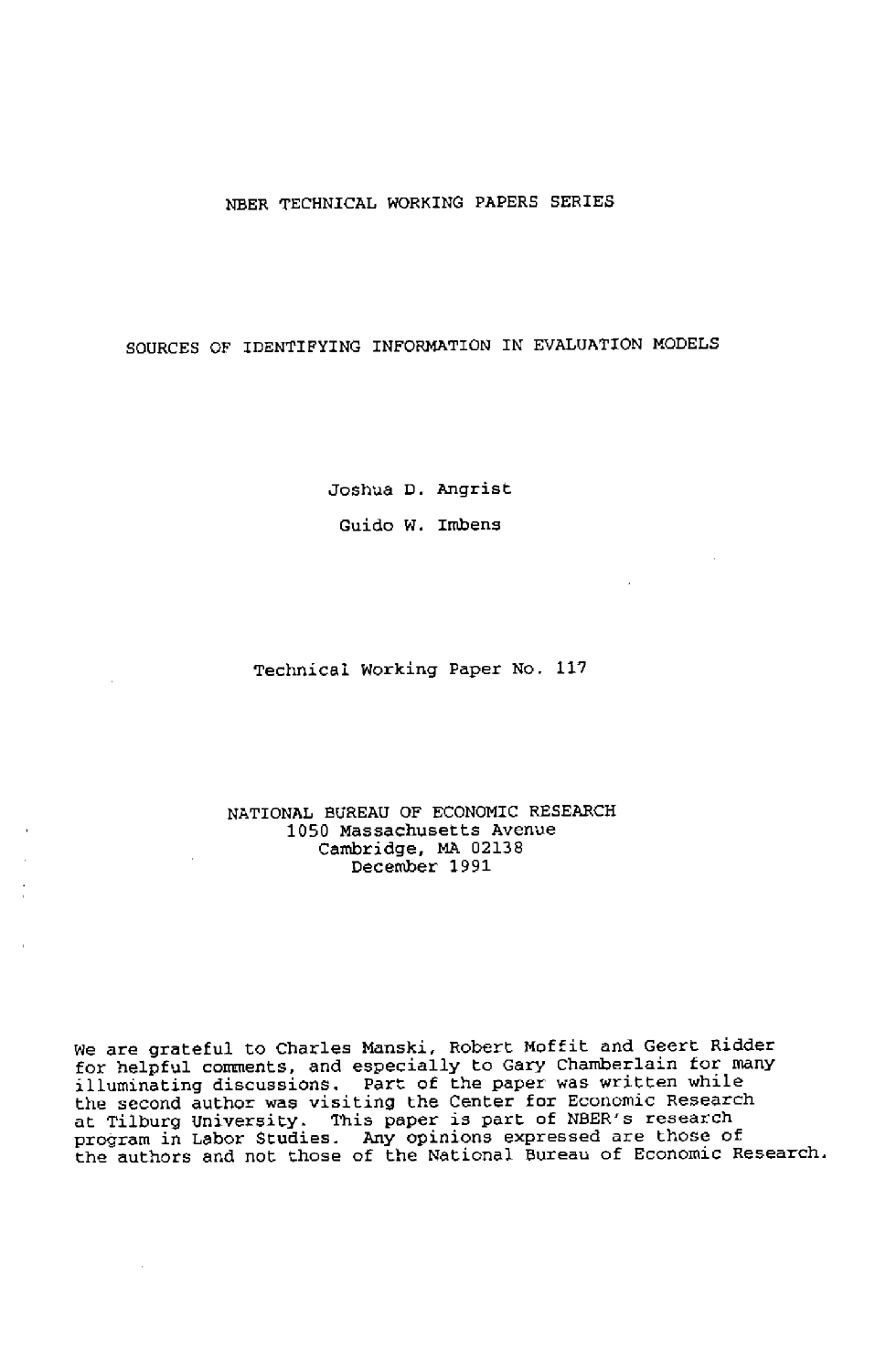NDER Technical Working Paper #117 December 1991

# SOURCES OF IDENTIFYING INFORMATION IN EVALUATION MODELS

#### ABSTRACT

The average effect of social programs on outcomes such as earnings is a parameter of primary interest in econometric evaluations studies. New results on using exclusion restrictions to identify and estimate average treatment effects are presented. Identification is achieved given a minimum of parametric assumptions, initially without reference to a latent index framework. Most econometric analyses of evaluation models motivate identifying assumptions using models of individual behavior. Our technical conditions do not fit easily into a conventional discrete choice framework, rather they fit into a framework where the source of identifyimg infonnation is institutional knowledge regarding program administration. This framework also suggests an attractive experimental design for research using human subjects, in which eligible participants need not be denied treatment. We present a simple instrumental variables estimator for the average effect of treatment on program participants, and show that the estimator attains Chamberlain's semi-parametric efficiency bound. The bias of estimators that satisfy only exclusion restrictions is also considered.

Department of Economics<br>
Hebrew University<br>
Harvard University Hebrew University<br>Mt. Scopus Cambridge. MA 02138<br>91905 Jerusalem, ISRAEL

ţ

Joshua D. Angrist<br>Department of Economics Guido W. Imbens<br>Department of Economics

NBER and Harvard University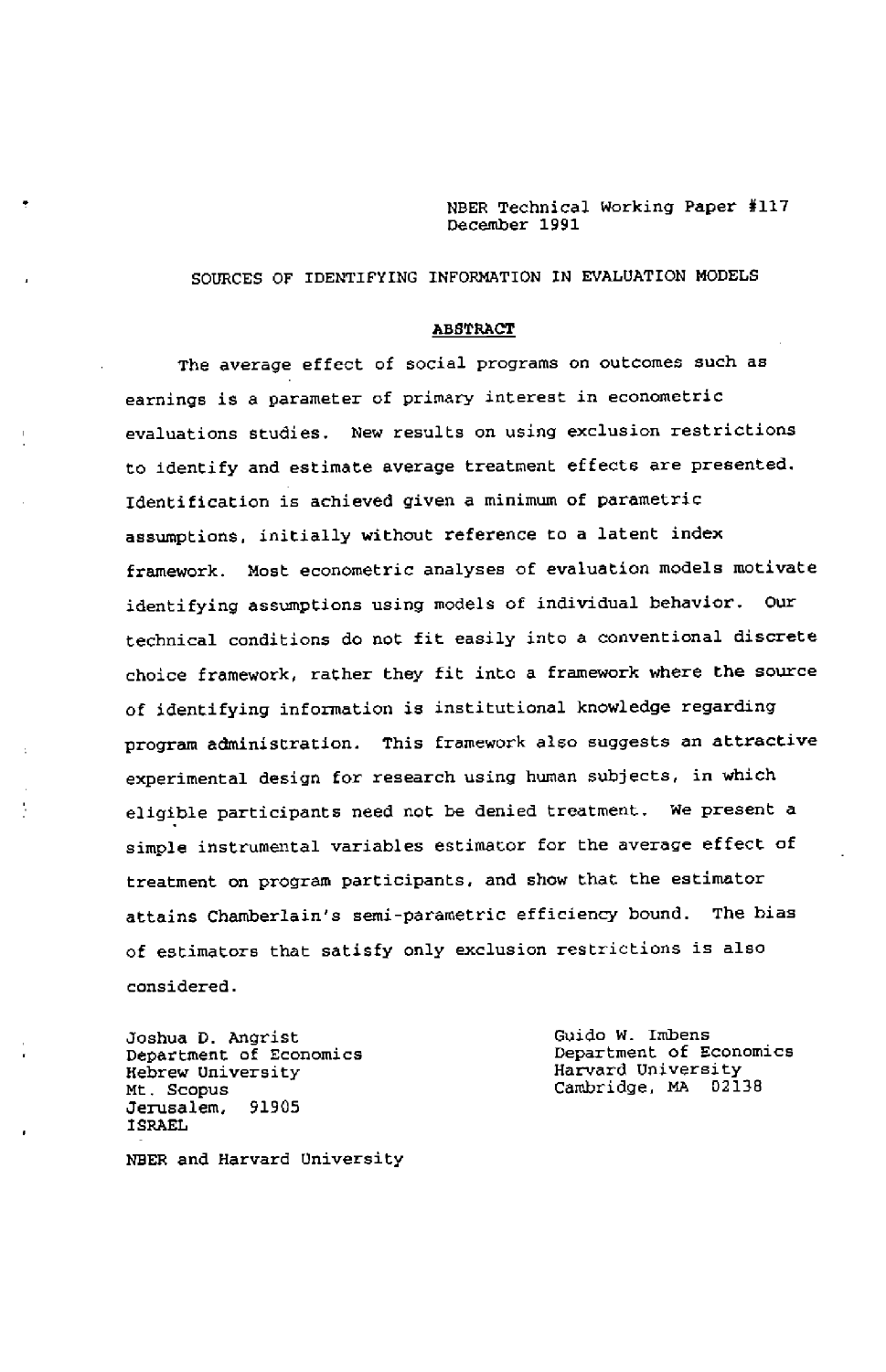1. INTRODUCTION. Do programs that subsidize education and training improve the labor market outcomes of program participants? Evaluation questions of this type arc of great concern to government policy makers, private employers, and academic researchers. In any field where scientific research has policy implications, evaluation methodology is also of considerable importance. Discussions of evaluation methodology are discussions of the nature and credibility of scientific evidence. In medical research, for example, government regulations establish standards and procedures that researchers must follow for their results to be considered credible evidence for the efficacy and safety of new drugs. Standards here are quite clear: research guidelines for a new drug application clearly favor, but do not require, the randomized assigment of treatment and concurrent data collection on control groups (Center for Drug Evaluation and Research 1988, pp. 22, 56)

Social policy is arguably as important for human welfare as public health, yet no mutually agreed standard of evidence exists for establishing the effectiveness of social programs. On the one hand, critical research on econometric evaluation methodology by Laloode (1986) and others has led to renewed interest in classical experimentation as a tool for social policy evaluations. Manski and Garfinkel (1991) note that the recent Job Partnership Training Act (JPTA) even mandates a particular sort of treatment—control evaluation design in which applicants (or training are randomly denied treatment. On the other hand, Manski and Garfinkel (1991) and Heckman and Hotz (1989) argue persuasively that experiments never be a complete substitute for evaluations using observational data. Disagreements over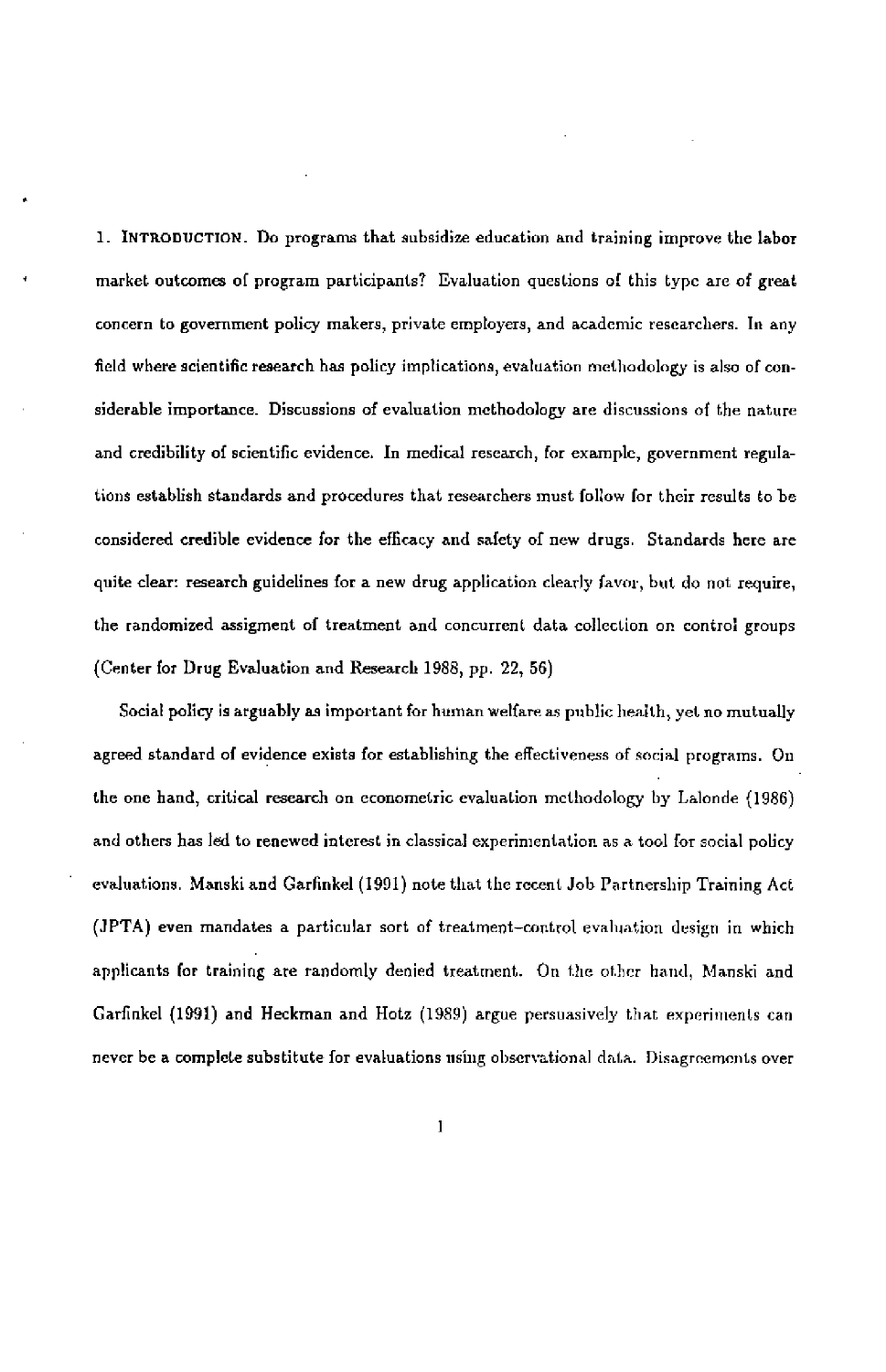evaluation methodology notwithstanding, research directed towards adapting experiniental designs for social policy analysis and allowing for fewer assumptions in observational analyses is likely to remain important. This paper contributes to both the experimental and observational components of the evaluation research agenda by presenting new results on using exclusion restrictions to identify and estimate average treatment effects.

Our findings are related to results in a number of recent papers on theoretical identification in evaluation models. Like Chamberlain (1986), Heckman (1990a) and Heckman and Honoré (1990), we are concerned with identification given a minimum number of parametrir assumptions. But, as in Manski (1990), we avoid the additive latent index framework commonly invoked in econometric evaluations. Much of the previous work on identification presents some very general findings regarding the ideitification of distributions, but devotes relatively little attention to converting theoretical identification into empirically feasible estimators. In contrast, the formulation in this paper focuses on conditional means, and is immediately useful to applied researchers because it provides necessary and sufficient conditions for linear instrumental variables techniques to consistently estimate the average effect of treatment, In this, our approach is related to Angrist's (1991) use of instrumental variables to estimate treatment effects in nonlinear models, although here the identification conditions are not motivated by functional form restrictions.

We also show how to interpret the identifying assumptions as outlining a particular type of experimental design useful for research involving human subjects. Like Heckman (1990b),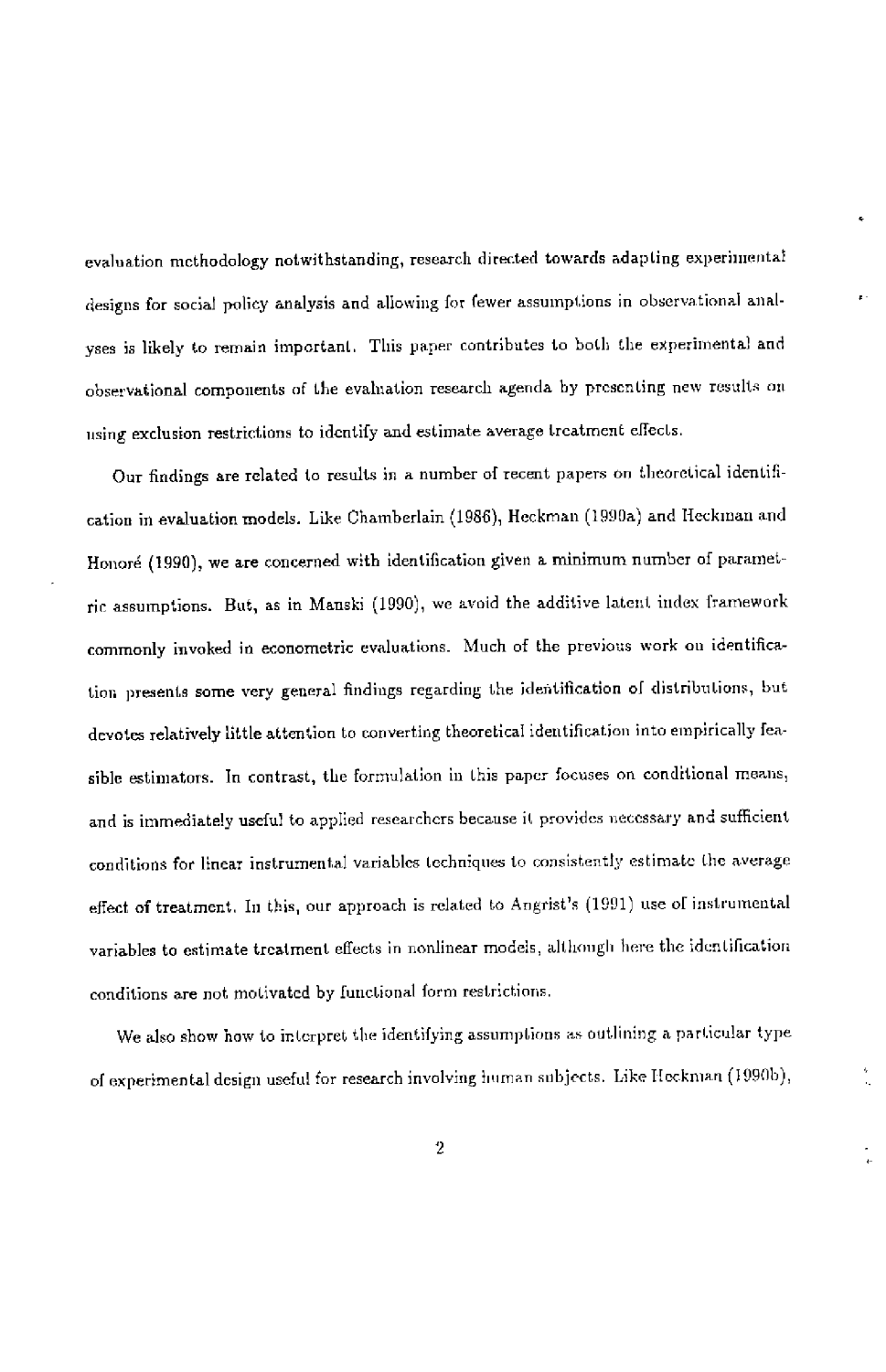• we view social experiments as a source of identifying information, rather than as a replacemerit for economic modelling, and think that experiments should be designcd with this in mind. An experimental design interpretation of Instrumental Variables identification conditions is important because the resulting design may be ethically more attractive than the conventional approach to randomization wherein eligible program applicants are randomly excluded from treatment. For example, some physicians have argued that randomization is incompatible with the Personal Care Principle in medical ethics, which requires doctors to put the welfare of their patients ahove the potential social gains from research (Royall [1991]). JPTA program administrators are also reluctant to deny training to applicants randomized into a control group (Hotz [1991]).

Our framework for experimental design essentially consists of first choosing an eligible population or evaluation site, either by randomized manipulation, or on the basis of ignorahie (as defined by Rosenhaum and Robin [1983]) covariates. Any eligible participant is then allowed to participate in the program if he or she likes. This approach may also identify parameters which are more likely to be useful for forecasting the impact of future programs.<sup>5</sup>

As a related by-product, our approach to inference also provides some insight regarding the problem of non-compliance in clinical trials, recently analyzed by Efron and Feldman (1991) and Robins (1989). Randomization of intention--to—treat, but not actual treatment,

<sup>&</sup>lt;sup>5</sup>Harris (1985) and Moffit (1991b) also discuss randomization of sites versus randomization of individuak. However, a key distinction is that within sites these authors argue for saturation of treatment within sites while we do not. Different average treatment effects are therefore identified in the two types of siterandomization designs.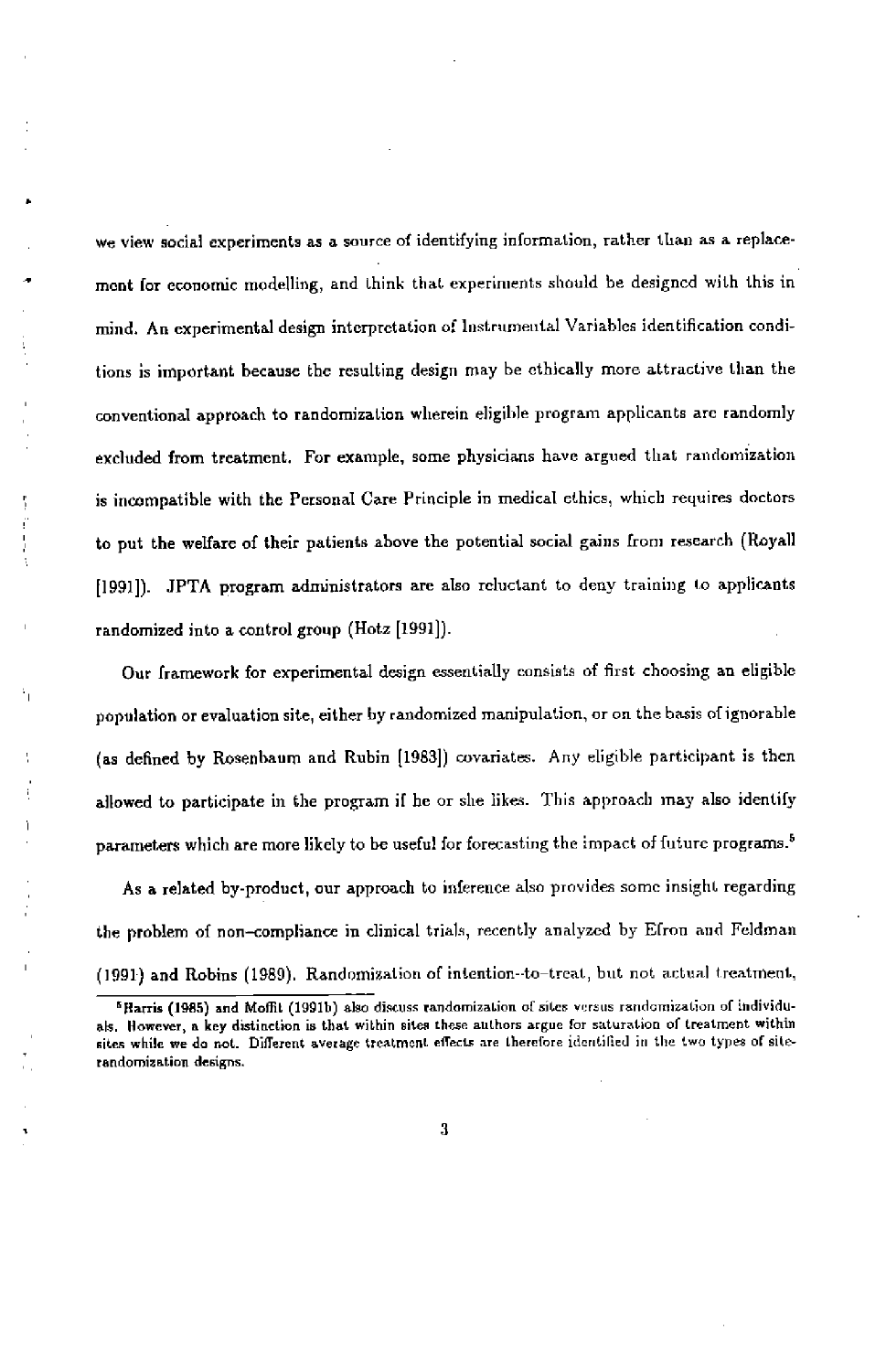is one way to generate exclusion restrictions that will be sufficient to identify an average treatment effect. Not surprisingly, the estimator that uses these exclusion restrictions is a form of instrumental variables.

The paper is organized as follows. Section 2 formally defines the average effect of treatment on prugram participants and presents the main theoretical results. Necessary and sufficient conditions are given for a data generating process to identify an average treatment effect under exclusion restrictioos. These results are also compared to previous results on the identification of treatment effects. Section 3 outlines the instrumental variables interpretation of identifying information and discusses the type of experimental design or data generating processes that satisfy the identifying conditions. Some results on the efficient use of exclusion restrictions in estimating average treatment effects are also discussed. In section 4 we discuss what can be learned about treatment effects if the average treatment effect of interest is not identified. It is shown that one might still he able to derive hounds for the average treatment effect. Section 5 offers a summary and some concluding thoughts on the nature of identifying information in models for the evaluation of social programs. An important distinction, and an underlying theme of the paper, is the difference between identifying information derived from models of program participants' behavior and from information about program eligibility rules. We argue that the latter is more likely to provide a convincing empirical identification strategy.

2.1 IDENTIFJCATON. Our framework is essentially similar to that advanced by Ruhin (1977),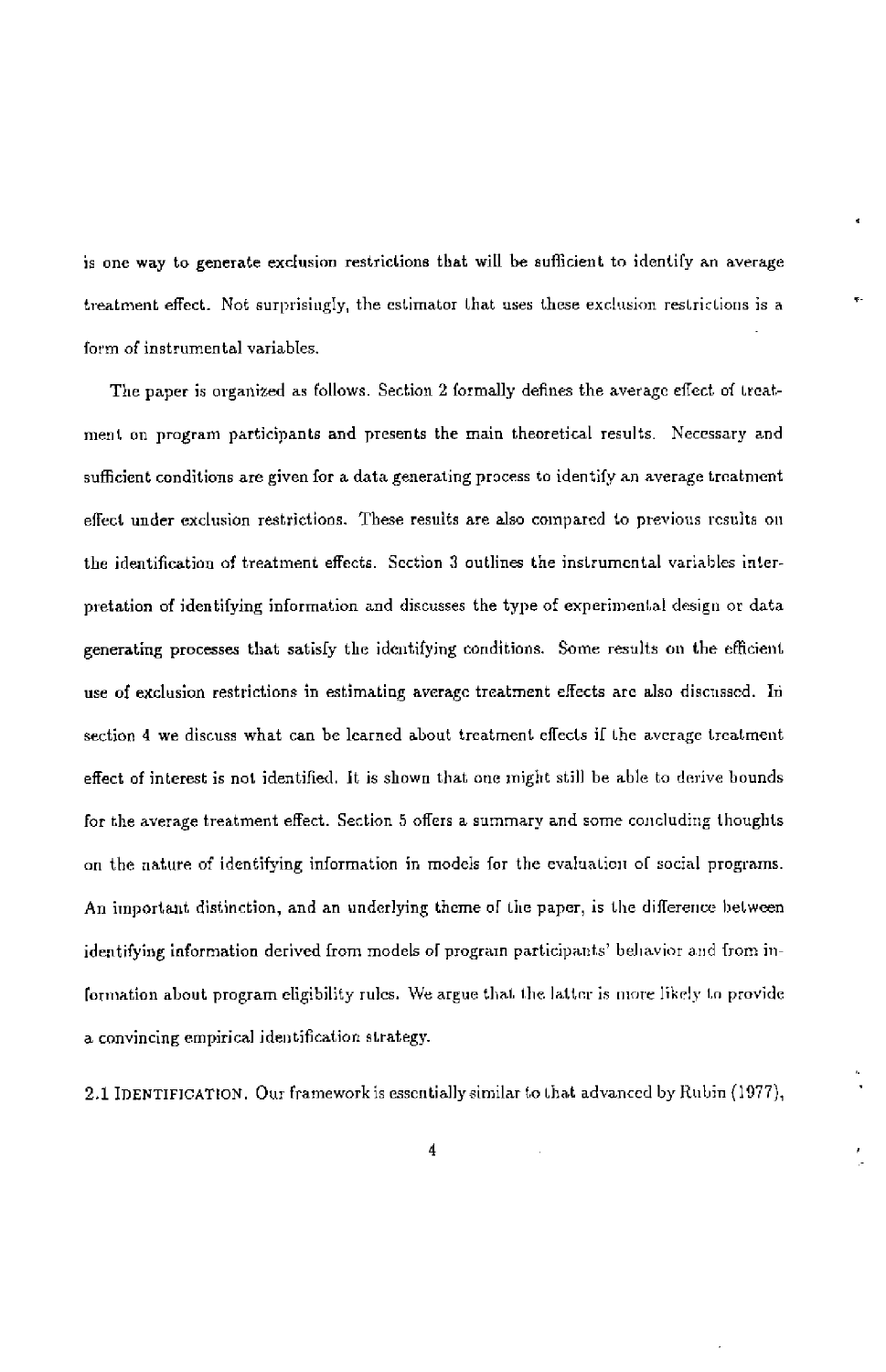Heckman (1990), and others. Let  $Y_0$  be the response variable for an individual if he or she does not participate in the program. We assume that  $Y_0$  is well defined even if the individual is actually participating in the program. Similarly,  $Y_1$  is the value of the response variable if the individual does participate in the program, and  $Y_1 - Y_0$  is the treatment effect that we are interested in. We never observe both  $Y_0$  and  $Y_1$ ; all inferences about these differences are indirect and in terms of expectations. Let  $f_0(y)$  and  $f_1(y)$  denote the probability density functions of  $Y_0$  and  $Y_1$  respectively.  $P$  denotes an indicator for program participation, equal to one if an individual participates in the program, and equal to zero otherwise.

The average treatment effect can be defined in a number of ways (See, e.g., Heckman and Robb [1985], and Heckman [1990]). First, there is the expectation of  $Y_1 - Y_0$  in the population:

(1) 
$$
\tilde{\alpha} = E[Y_1 - Y_0] = \int y[f_1(y) - f_0(y)]dy
$$

This is the expected treatment effect if we take an individual randomly from the population and look at the difference between his response as a participant and nonparticipant. A second average treatment effect is defined by taking the expectation conditional on participation:

(2) 
$$
\alpha = E[Y_1 - Y_0 | P = 1] = \int y[f_1(y|P = 1) - f_0(y|P = 1)]dy
$$

This measures how much a participant gains from the program. Whether the focus is on the average treatment effect (ATE),  $\bar{\alpha}$ , or on the selected average treatment effect (SATE),  $\alpha$ , depends on the particular application. We are usually interested in forecasting the effects

 $5 - 1$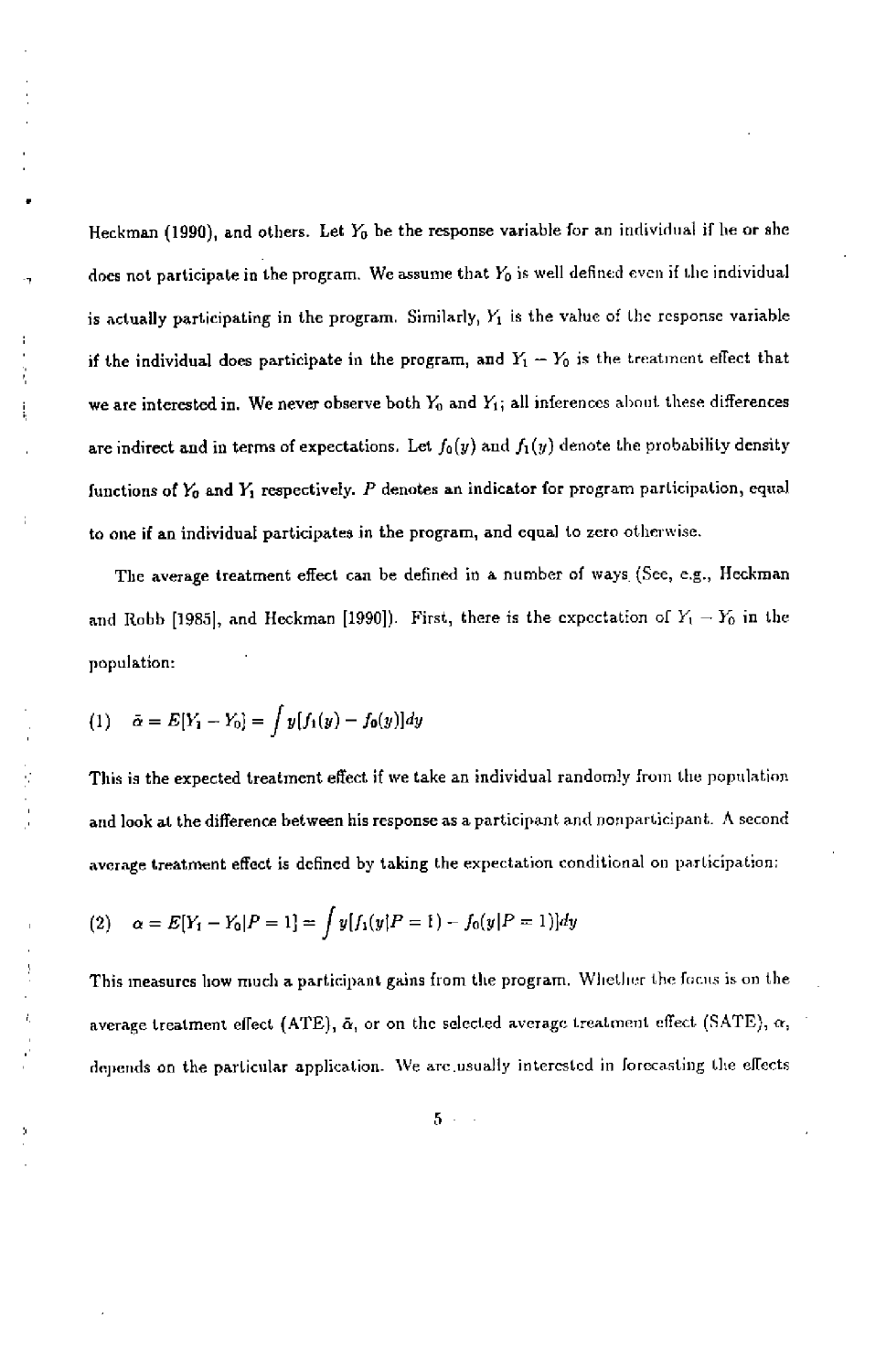of a program when it is extended tu a larger part of society. If the program or treatment will potentially be used by all members of the population,  $\tilde{\alpha}$  is appropriate. If the program will eventually be used by a population with characteristics similar to (lie population in the evaluation design,  $\alpha$  is the relevant average treatment effect. The latter is probably more realistic in economic applications. We will therefore concentrate on identification of  $\alpha$ , rather than &,

The problem of estimating average treatment effects in our framework is one of sample selection exactly the same as that considered by Gronau (1974), Heckman (1979) and Manski (1990). We observe  $Y = P \cdot Y_1 + (1 - P) \cdot Y_0$  and P. From this two conditional response distributions are ideotified

$$
f_1(y|P=1) \quad \text{and} \quad f_0(y|P=0),
$$

along with the probability of participation,  $q = Pr(P = 1)$ . These distributions do not allow us to calculate  $\hat{\alpha}$  or  $\alpha$ , for which we need to know the counterfactual expectation  $E[Y|P=1]$ . The difference between the mean of  $Y_1$  for those who participate and  $Y_0$  for those who do not participate can be written as

$$
E[Y_1|P = 1] - E[Y_0|P = 0]
$$
  
=  $E[Y_1 - Y_0|P = 1] + E[Y_0|P = 1] - E[Y_0|P = 0] = \alpha + \beta$ 

The average difference in outcomes between program participants and nonparticipants generally confounds the treatment effect  $\alpha$  and the selection effect  $\beta$ . The exception is when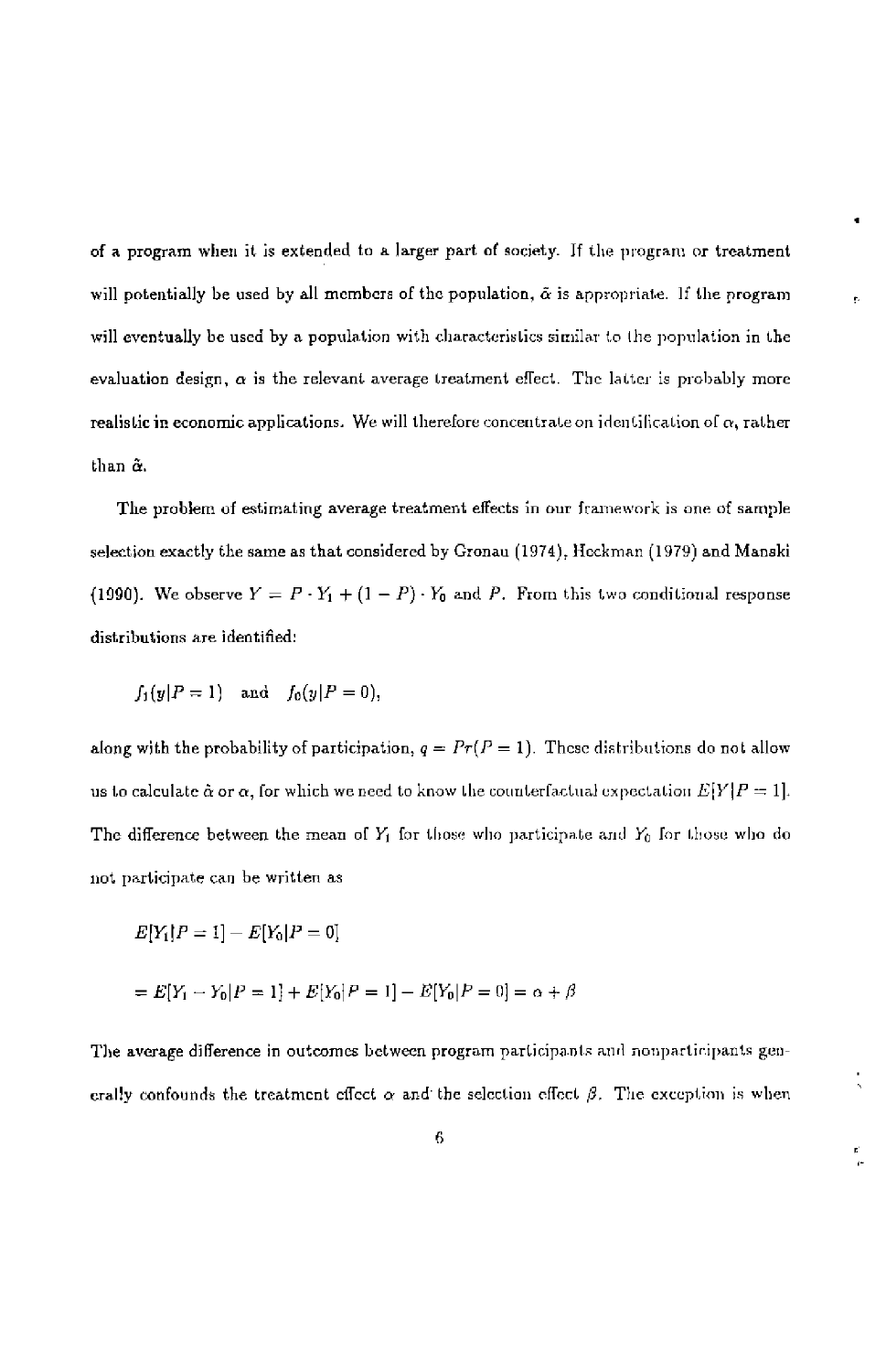$f_i(y|P = 1)$  is equal to  $f_i(y|P = 0)$  for  $i = 0,1$  and all y, in which case selection is sometimes said to be ignorable. This implies that the two response distributions (with and without participation) do not depend on the decision to participate. If this is not the case then selection is non—ignorable and it is clear that we need more information, or restrictions on  $f_0(\cdot)$ , to separate  $\alpha$  and  $\beta$ . Below, we briefly review some identifying assumptions.

The first approach assumes that the selection problem can be solved simply by conditioning on the right covariates.

Condition  $1$  There is an observable covariate  $X$  such that

$$
E[Y_i|P=1, X=x] = E[Y_i|P=0, X=x]
$$

þ

In this case we can condition on  $X$  to remove the selection effect if we observe  $(Y, P, X)$ :

$$
\alpha = \int E[Y_1|P=1, X=x] - E[Y_0|P=1, X=x] \cdot g(x|P=1) dx
$$
  
= 
$$
\int E[Y_1|P=1, X=x] - E[Y_0|P=0, X=x] \cdot g(x|P=1) dx
$$

This is in terms of expectations and distributions that can usually be estimated. The selection effect is equal to;

$$
\beta = \int E[Y_0|P = 1, X = x] \cdot g(x|P = 1) - E[Y_0|P = 0, X = x] \cdot g(x|P = 0)]dx
$$

$$
= \int E[Y|P = 0, X = x] \cdot [g(x|P = 1) - g(x|P = 0)]dx
$$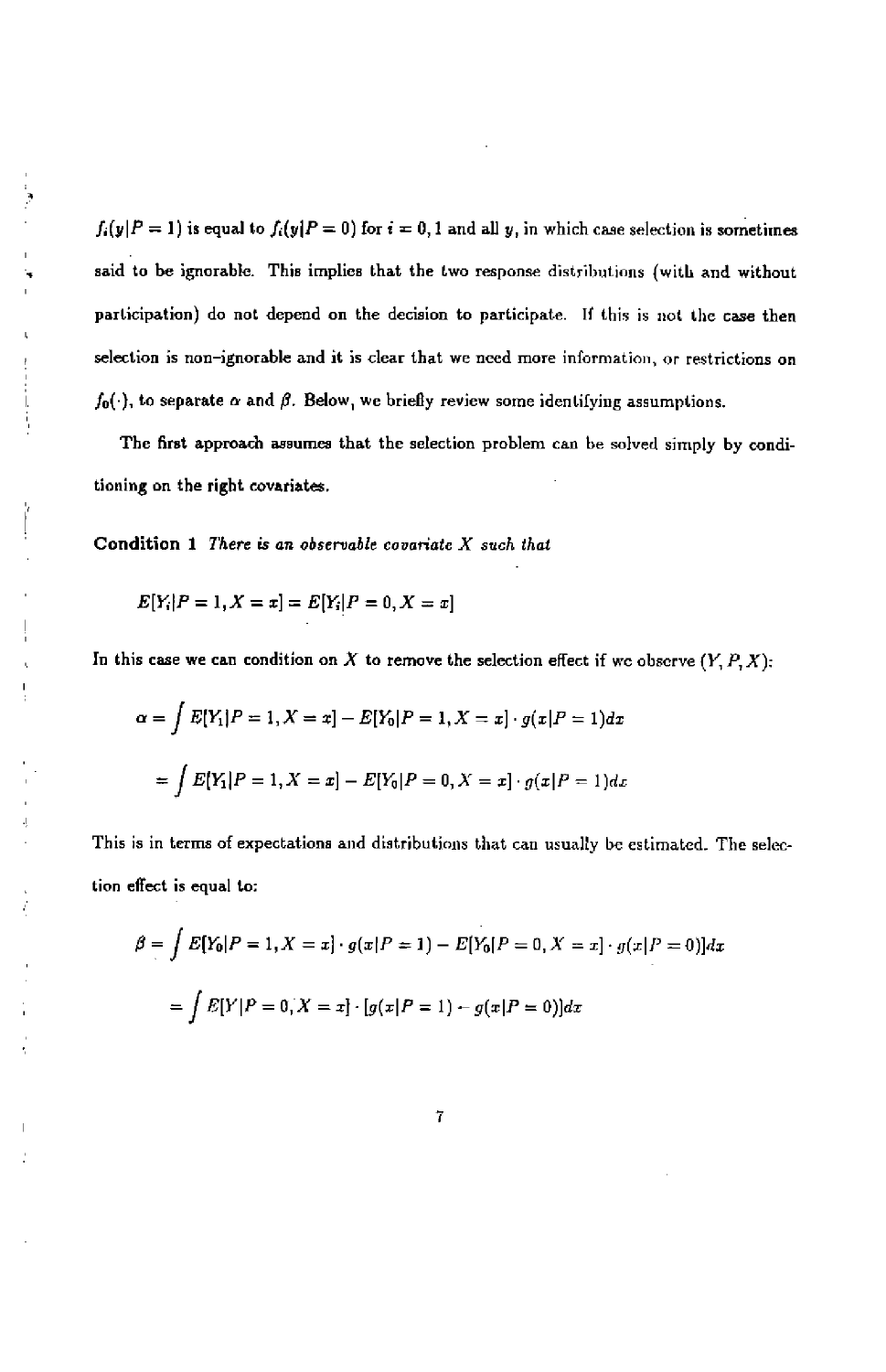which can also be estimated. If  $g(x|P = 1) = g(x|P = 0)$  for all x, implying that  $Pr(P = 1|x)$ does not depend on  $x$ , selection is ignorable after all and the selection effect is zero.

Conditioning on covariates corresponds to identification by adequately controlling for all factors related to both outcomes and treatment. References for this approach include Rubin (1977) and, in a regression framework, Barnow, Cain, and Coldherger (1981). A generalized control function methodology is outlined by Heckman and Robb (1985). An alternative approach to evaluation restricts the manner in which treatment is assigned. For example, treatment may be randomly assigned. In an experimental context, the distinction between approaches to causal inference based on control and randomization dates back at least to Fisher (1935). The econometric approach to restricting the manner of treatment assignment is to impose an exclusion restriction

Condition 2 There is a random variable  $Z$  such that for all  $z$ 

$$
E[Y_0|Z=z] = E[Y_0]
$$

and

 $E[P|Z=z]$  is a non trivial function of z

The covariate Z affects the participation probability, but is not related to the expected response in the absence of treatment.

Exclusion restrictions are widely used in econometrics, usually in conjunction with other identifying restriction. One of the most influential approaches is that developed in a series

y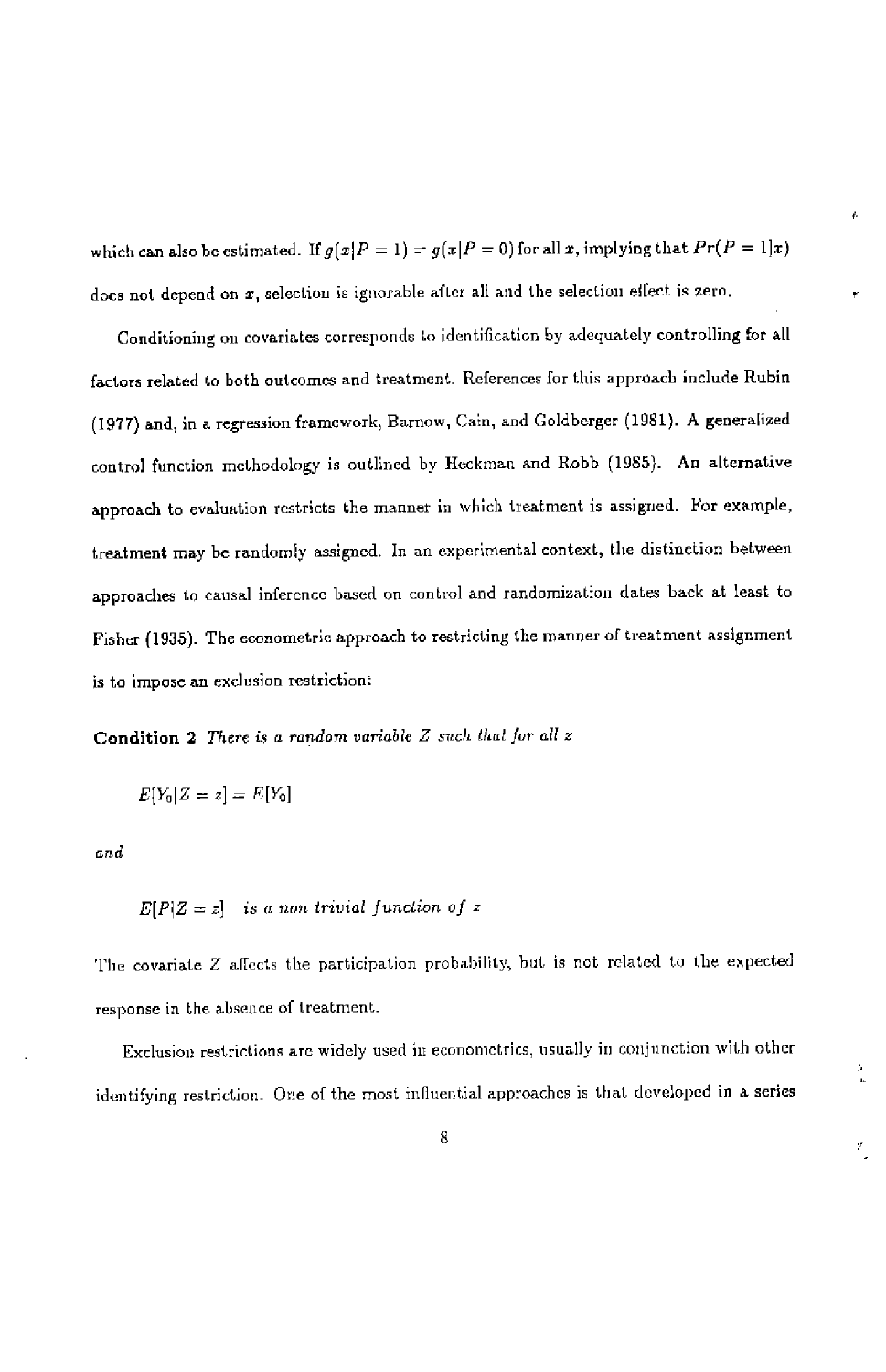of papers by Heckman (1976, 1979). The following example is a simplification of the model used by Heckman (1979):

$$
(3) \quad Y = P \cdot Y_1 + (1 - P) \cdot Y_0 = \mu + \alpha \cdot P + \varepsilon
$$

$$
(4) \quad P = I[\gamma \cdot Z + U \geq 0]
$$

$$
(5) \quad \left(\begin{array}{c} \varepsilon \\ U \end{array}\right) \bigg| Z \sim \mathcal{N}\left(\left(\begin{array}{c} 0 \\ 0 \end{array}\right), \Sigma\right)
$$

The conditional expectation of  $Y_0$  given  $Z = z$  is

$$
E[Y_0|Z=z]=\mu+E[\varepsilon|Z=z]=\mu
$$

and since participation depends on both  $Z$  and  $U$ , it satisfies Condition 2. Notice that the treatment effect  $\alpha$  in (3) is identical for every subject, so it is equal to the average and selected average treatment effects.

Another example is Angrist's (1991) nonlinear model with an omitted variable, U, that is correlated with  $P$ , but independent of an excluded instrument  $Z$ :

$$
E[Y|P=p, U=u, Z=z]=F(p, u; \beta)
$$

$$
E[P|U=u,Z=z) = G(u,z;\gamma)
$$

and  $Z$  and  $U$  independent. Angrist shows that the average treatment effect

$$
\tilde{\alpha} = E[F(1, U; \beta) - F(0, U; \beta)]
$$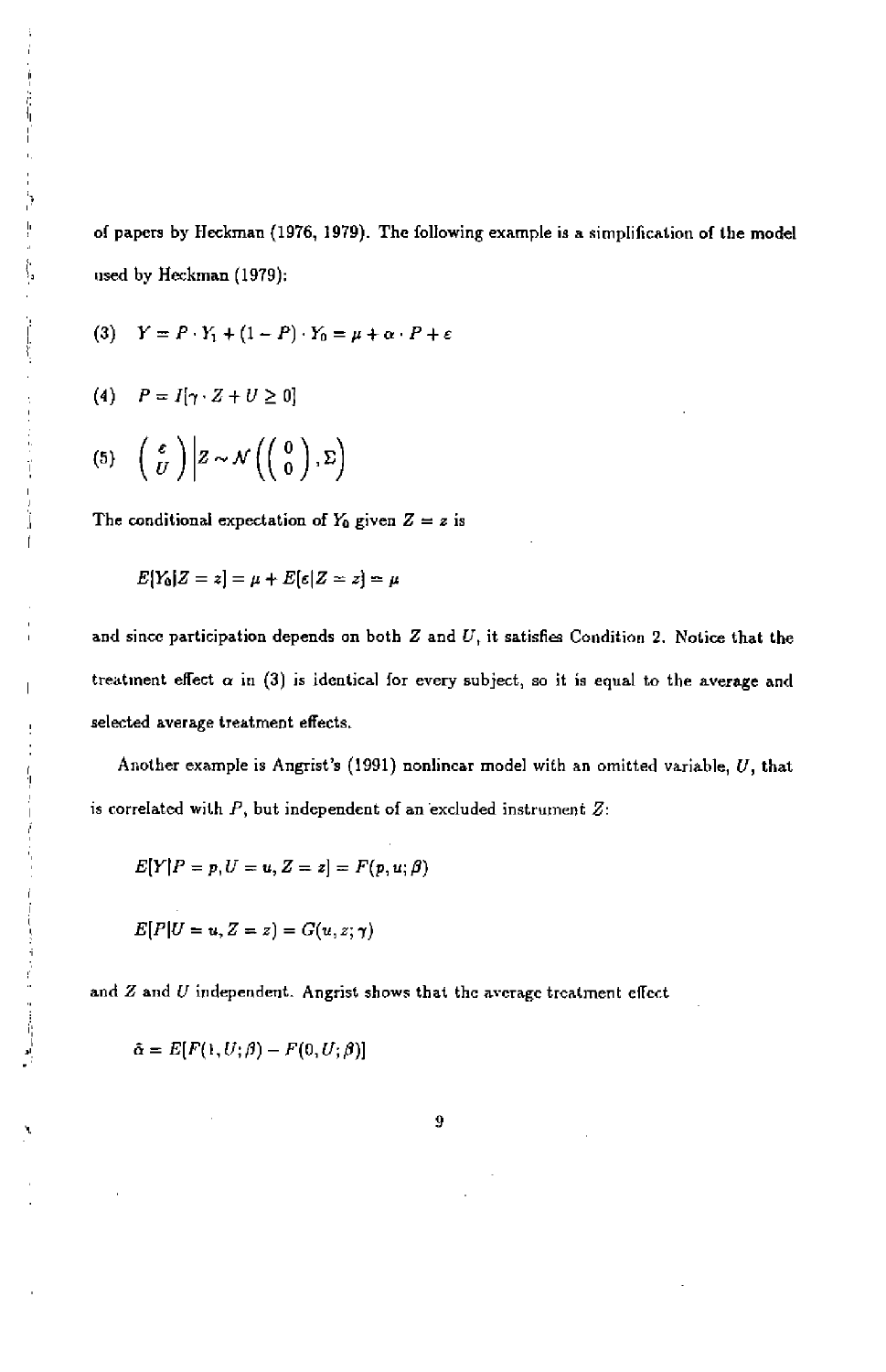is identified if and only if  $F$  or  $G$  is additively separable. In most of the econometric literature identification is based on distributional assumptions, functional form assumptions regarding either the conditional expectation of the response function and the probability of participation, or both. In our main result, we investigate when the exclusion restriction outlined in condition 2 is sufficient to identify the average treatment effect. Our approach is to invoke easily verifiable restrictions on the value of  $h(z, u)$  and the distribution of Z.

ę

Condition 3 There is a set  $\mathcal{Z}_0$  such that  $1 > Pr(Z \in \mathcal{Z}_0) > 0$ ,  $Pr(P = 1|Z = z) = 0$  for all  $z \in \mathcal{Z}_0$ .

Theorem 1 Conditions 2 and 3 are sufficient for identification of  $\alpha$  with a random sample of  $(Y, Z, P)$ .

**Proof:** Let A be an indicator for the event  $Z \notin \mathbb{Z}^0$ . Then:

 $E[Y|A = 0] = E[Y_0]$ 

$$
E[Y|A=1] = E[Y_0|A=1] + Pr[P=1|A=1] \cdot E[Y_1 - Y_0|A=1, P=1]
$$

$$
= E[Y_0] + Pr[P=1|A=1] \cdot E[Y_1 - Y_0|P=1]
$$

Since we can consistently estimate  $Pr[P = 1|A = 1], E[Y|A = 0]$  and  $E[Y|A = 1]$  we can identify  $\alpha = E[Y_1 - Y_0 | P = 1] = \{E[Y | A = 1] - E[Y | A = 0]\}/Pr(P = 1 | A = 1).$ QED.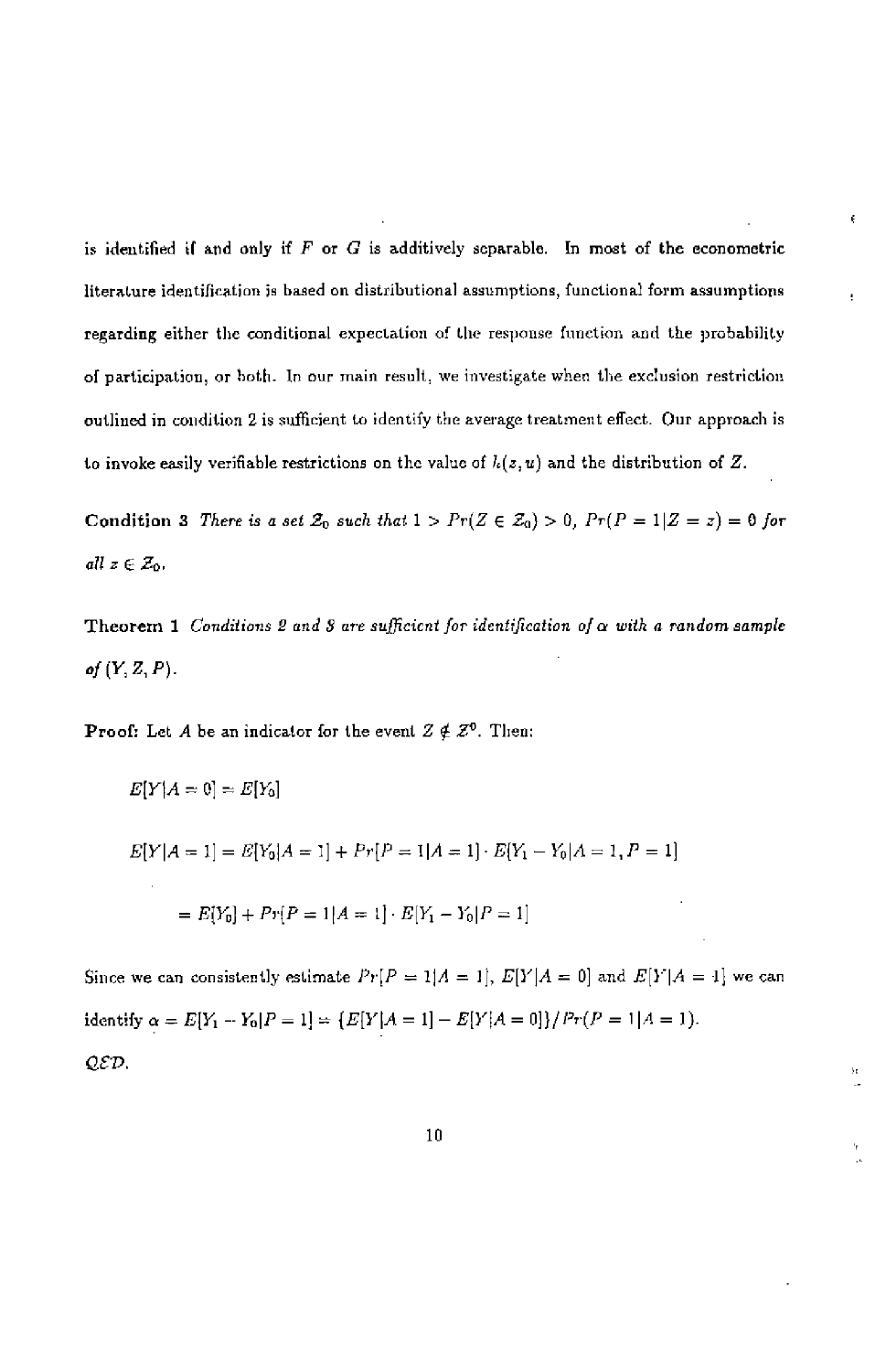The theorem above shows that it is sufficient for identification to have a value, or set of values,  $Z_0$ , which is realized with non-zero probability and for which the probability of participation is zero. The question arises whether this is a necessary as well as a sufficient condition A complete answer is difficult to give. But, a number of related results suggest that it is almost impossible to achieve identification otherwise. First we note that the key to identifying  $\alpha$  is the identification of  $E[Y_0]$ :

Result 1  $\alpha$  is identified if and only if  $E[Y_0]$  is identified.

**Proof:** By definition  $\alpha = E[Y_1|P = 1] - E[Y_0|P = 1]$ . Note that  $E[Y_1|P = 1]$  is identified because we observe  $Y_1$  if  $P=1.$  Therefore identification of  $\alpha$  is equivalent to identification of  $E[Y_0|P=1]$ . This is equal to  $\{E[Y_0] - (1 - Pr(P=1)) \cdot E[Y_0|P=0]\}/Pr(P=1)$ . Because  $E[Y_0|P=0]$  and  $Pr(P=1)$  are identified, identification of  $E[Y_0|P=1]$  is equivalent to identification of  $E[Y_0]$ .

#### $QED$ .

Second, we show that if  $Z$  is a discrete random variable, Condition 3 is indeed necessary for identification of  $E[Y_0]$  and therefore for identification of  $\alpha$ :

Result 2 Suppose Z is a discrete random variable with K points of support. If  $Pr(P =$  $1(Z = z_k) > 0$  for all k, then  $E[Y_0]$  is not identified without additional restrictions.

**Proof:** We can identify from the sampling design, for  $k = 1, \ldots, K$ ,

 $E[Y|Z = z_k] = E[Y_0] + Pr(P = 1|Z = z_k) \cdot E[Y_1 - Y_0|Z = z_k]$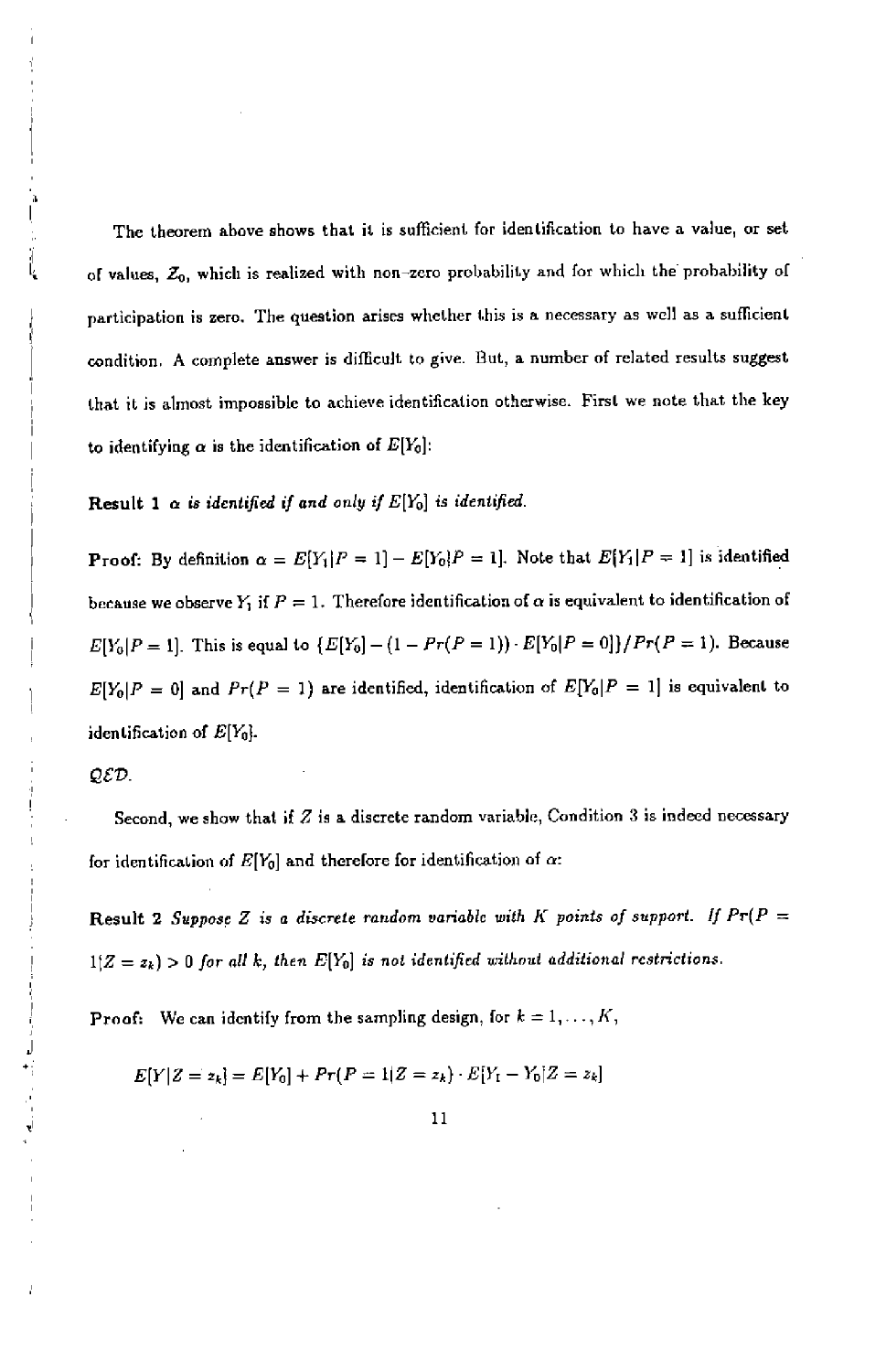There are K equations in K + I unknowns. Therefore we cannot identify  $E[Y_0]$  without some restriction on  $E[Y_1 - Y_0 | Z = z_k]$  if  $Pr(P = 1 | Z = z_k] > 0$  for all k. Note that one restriction such as equality of the conditional difference  $E[Y_1 - Y_0 | Z = z_k]$  for  $k_1$  and  $k_0$  is sufficient for identification of  $E[Y_0]$ .

Ĵ,

a

## QtD.

The reason that Results 1 and 2 do not constitute a complete argument for sufficiency is that if Z is not discrete, it might be possible to identify  $E[Y_0]$  in certain limiting cases, even when Condition 3 fails. In fact, this sort of "identification at infinity" is an underlying theme of a number of previous results on the identification of treatment effects.

2.2 COMPARISON WITH PREVIOUS IDENTIFICATION RESULTS. Conditions 2 and 3 and Theorem 1 are related to some recent results on semi-parametric identification. In latent index models like (3)–(5), if the disturbances are normal then there is clearly no set  $\mathcal{Z}_0$ such that the participation probability is zero for that set. This implies that we cannot estimate  $E[Y_0] = E[Y|A = 0]$ , the expected response for those who had zero probability of participating, so that identification cannot be based on Theorem 1. However, one might be able to estimate  $E[Y_0]$  in the limit. One such approach is Condition B in Heckman's (1900) theorem on nnsparametric identification of treatment effects in a latent-index sample selection model. Heckman requires the support of  $\gamma \cdot Z$  in the latent index to be the real line. Therefore, there is a sequence of sets  $Z_n$  such that the probability of participating goes to zero in the limit. That is, there is a sequence of sets  $\mathcal{Z}_n$ , such that for all sequences of real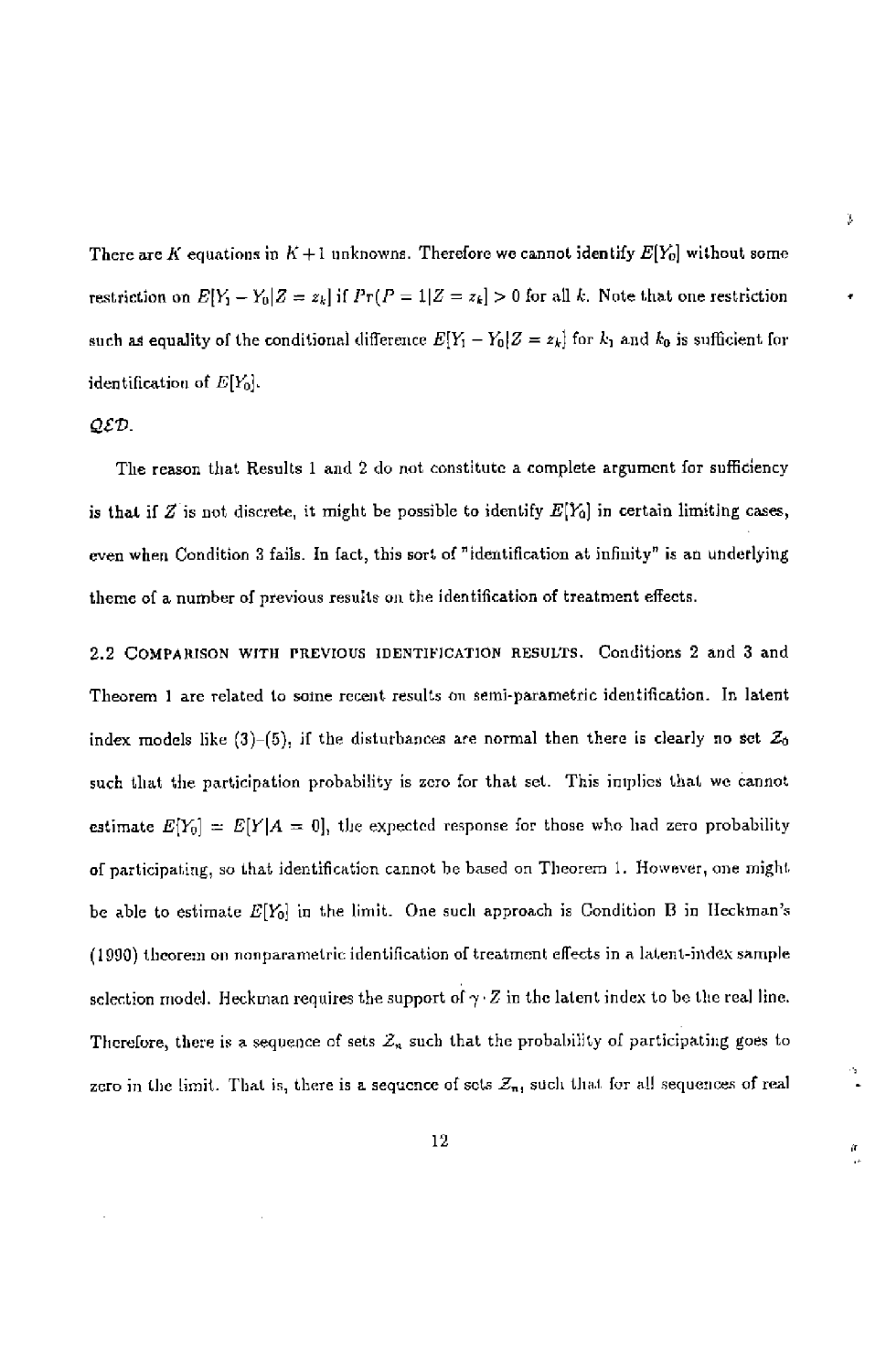numbers  $\eta_n > 0$  and  $\delta_n > 0$  converging to zero,  $Pr(Z \in \mathcal{Z}_n) > \delta_n$ , and  $Pr(P = 1|Z = z) < \eta_n$ for all  $z \in \mathcal{Z}_n$ . If the limit  $\lim_{n\to\infty} E[Y_0]P = 0, Z \in \mathcal{Z}_n] = E[Y_0]$  for all such sequences  $\eta_n$ and  $\delta_n$ , then an estimate based on such a sequence can take the place of  $E[Y_0|A = 0]$  in the proof of Theorem I and identification is still obtained. This is similar to an earlier result in Chamberlain (1986) regarding semi—parametric identification of censored regression models. But both Chamberlain (p. 205) and fleckman (p. 317) seem to feel that this sort of "identification at infinity" is not a very compelling foundation for inference, Chamberlain explores the possibility of imposing additional mild restrictions that would actually rule out this result.

Identification at infinity is unnatural in latent index models partly hecause many, if not most, regressors in economics have bounded support and are discrete. Most importantly, however, the latent index framework is usually motivated from a model of individual choice. Although the economic theory of discrete choice is well—developed and generally accepted, the details of empirical implementation are not. Identification at infinity requires not only covariates shifting choices but excluded from outcomes, but also a covariate-choice relationship that obeys additional restrictions without intrinsic behavioral or institutional content.

Both our Theorem 1 and previous results rely on exclusion restrictions and restrictions on the probability of participating for certain groups. Therefore, identification under Theorem 1 is similar to identification under the results of Chamberlain (1986) and Heckman (1990). One essential feature, however, distinguishes our approach from the traditional econometric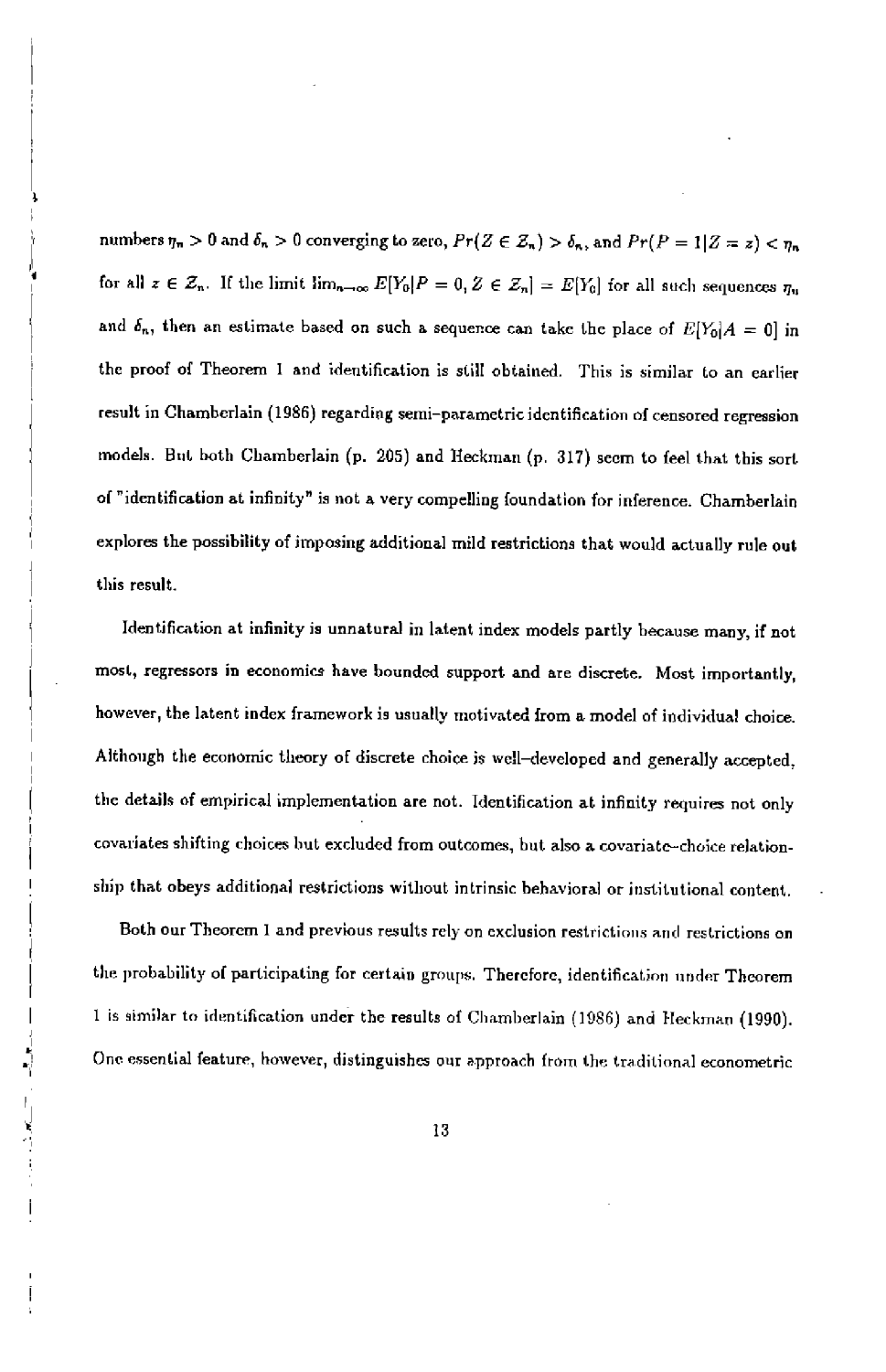viewpoint; In Theorem 1, the main source of identifying information — the set of covariates for whom the probability of participation is zero  $-$  is obtained from the knowledge that the program was simply not offered to certain individuals or groups. A latent index framework in this esso is unnnatoral and unnecessary; with this sort of prior information there is no need to rely on limiting behavior.6

ű

Secondly, we note that Manski (1990) presents similar results regarding identification of density functions in selection models without refereoce to a latent index framework, Manski's Corollary 2 (p. 30) shows that given certain level—set restrictions, nonparametric bounds on density functions coincide, and therefore the density function is identified, if and only if the probability of selection is one for some part of the population. Like Beckman and Chamberlain, however, Manski (p. 30) seems to feel that identifying with level-set restrictions is "rarely identifying in practice." Part of the reason for this is that while the results by Manski and Beckman give identification in principle, Chamherlain proves that the information bound can be zero for these models. Our approach requires that  $Pr(Z \in Z_0) > 0$ , which implies that the treatment effect is estimable at rate  $\sqrt{N}$ .

Finally, Imbens and Angrist (1991) discuss identification of local average treatment effects. The local average treatment effect,  $\alpha_{zw}$ , is the expected treatment effect for individuals who would change their participation status if their value of  $Z$  were changed from  $z$  to w. Identification of the local average treatment effect does not requiro the existence of a group

<sup>&</sup>lt;sup>6</sup>The argument we make for identifying information from program eligibility rules is similar to that made inlormally in arecent paper by MolfiL (1991).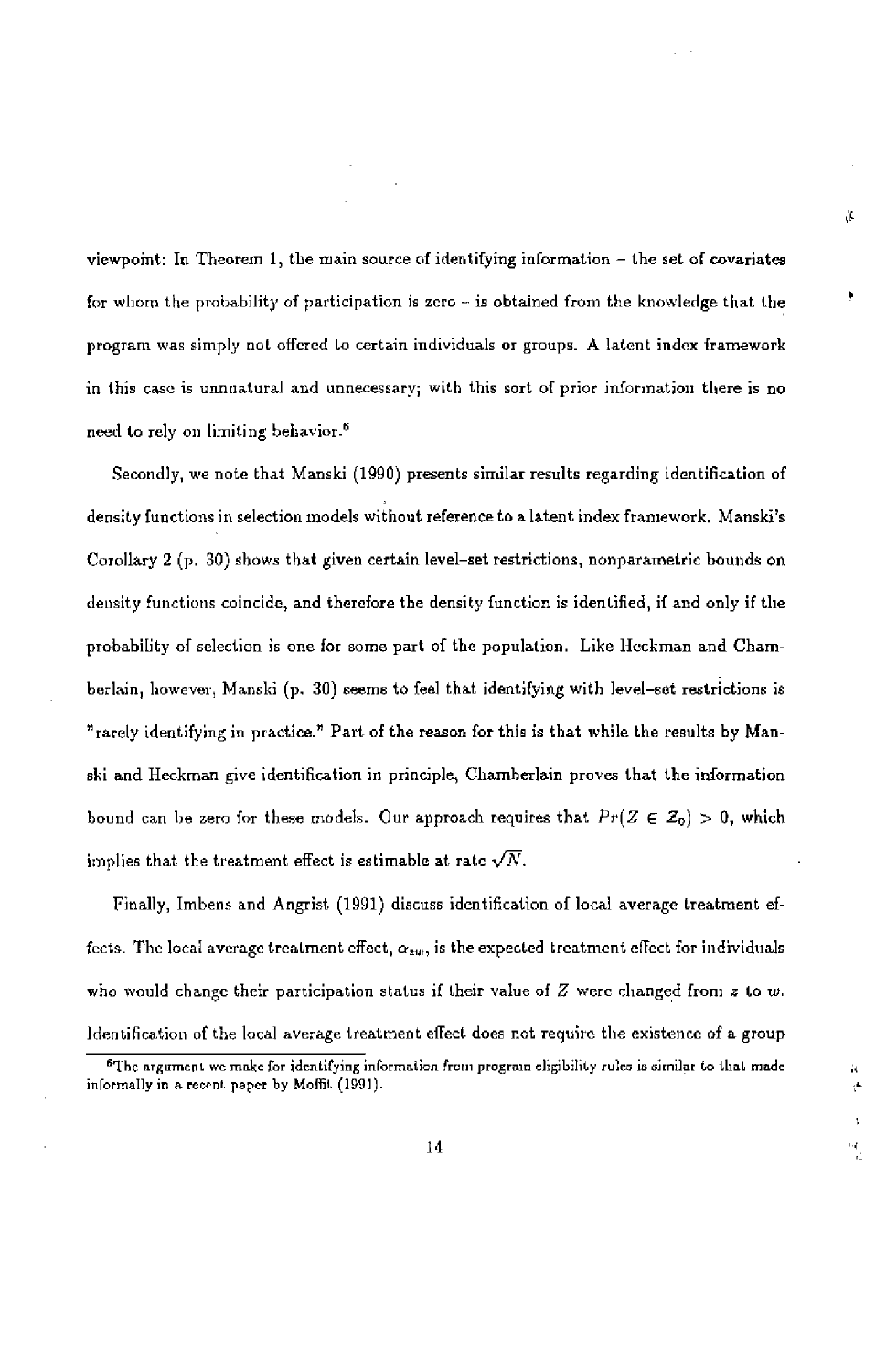with zero participation probability. However, the exclusion restriction must be strengthened and requires that both  $Y_0$  and  $Y_1$  are independent of Z. In addition the relation between the instrument and participation is restricted. The result in Theorem 1 shows that the existence of an ineligible group directly reduces the need for untestable conditions for identification of a meaningful average treatment effect.

Recent empirical examples of evaluations in this framework include the geographically randomized Educational Assistance Test Program (EAT?) and Multiple Option Recruiting Experiment (MORE), in which different packages of veterans educational benefits were randornized over military recruitment stations (Fernandez [1982]). In the EATP and MORE, new benefit packages were not offered to a random subsample of stations. Examples of observational research where the source of identifying information is derived from institutions include Angrist's (1990) use of the draft lottery to estimate the labor market consequences of Vietnam—era military service, Angrist and Krueger's (1989) use of birthday—ordering to estimate the effects of World War II military service, and Angrist and Krueger's (1991) use of the interaction hetwen compulsory school attendauce laws and quarter of hirth to estimate the effects of compulsory schooling on earnings.

As in most econometric applications, the examples listed above were implemented using statistical models with a constant treatment effect, so that the exclusion restrictions alone are sufficient for identification. But selected average treatment effects may also be identified in some of these cases. For example, in the compulsory schooling application, virtually all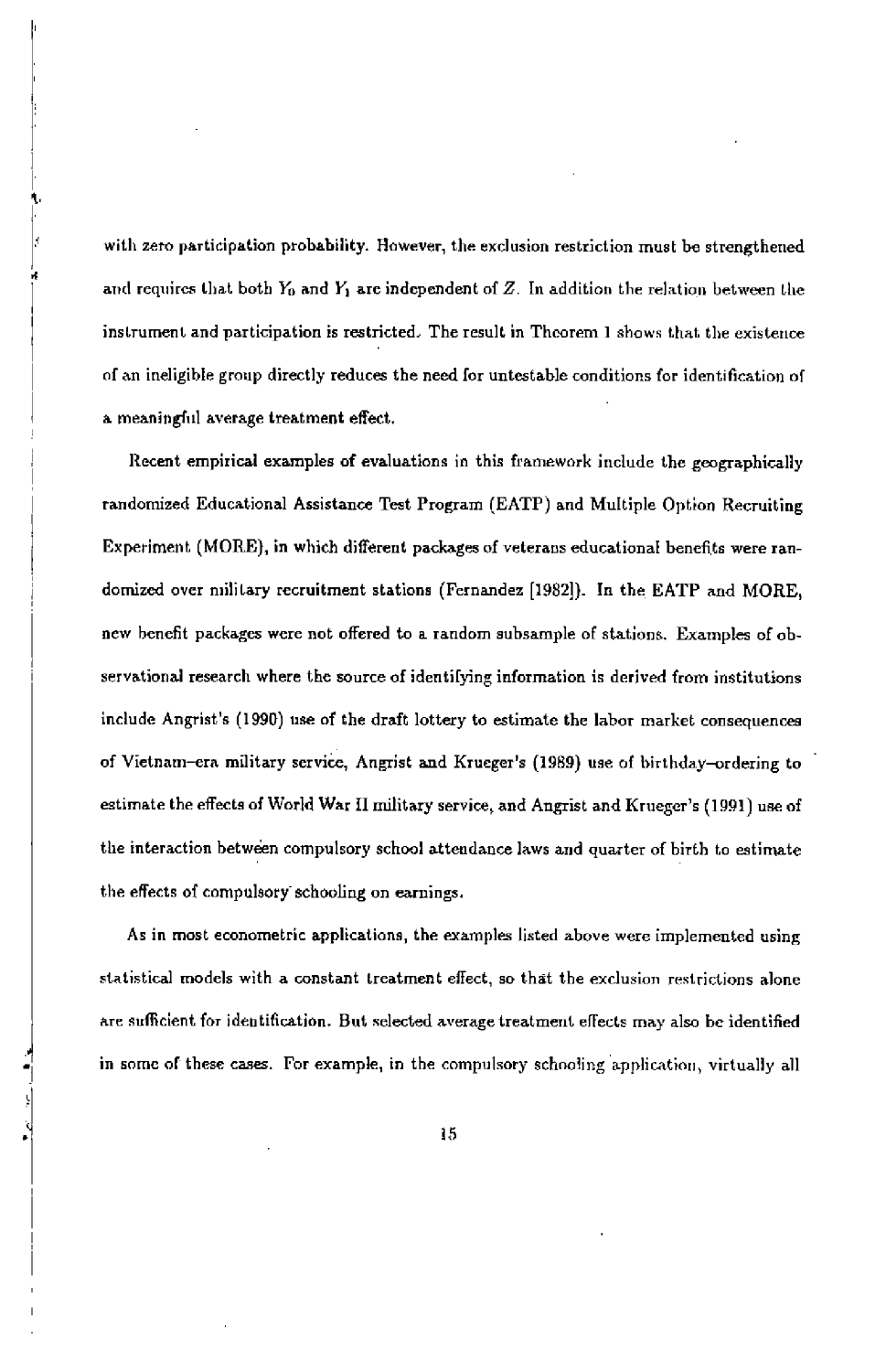$\theta_{\rm g}$ 

stndents born in certain quarters were compelled to complete an additional year of schooling. Other students chose whether or not to continue in school; the treatment in this case is failure to complete an additional year of schooling. Likewise, in the Vietnam-era draft lottery, virtually all non-deferred men with low lottery numbers were drafted.<sup>7</sup>

## 2.3 IDENTIFiCATION OF THE AVERAGE TREATMENT EFFECT.

If instead of the set  $\mathcal{Z}_0$  we had a set  $\mathcal{Z}_1$  such that  $Pr(P = 1|Z = z) = 1$  for all  $z \in \mathcal{Z}_1$ , we would he able to identify the selected average non—treatment effect:

$$
-\bar{\alpha}=E[Y_0-Y_1]P=0]
$$

The selected average non—treatment effçct measures how much non—participants gain (or lose) from not participating in the program. This identification result is obvious if we reverse what we call treatment and non-treatment. If there is both a set  $\mathcal{Z}_0$  that satisfies Condition 3 and a set  $\mathcal{Z}_1$  that satisfies the above condition we can identify the average treatment effect  $\tilde{\alpha}$ . The three treatment effects are related by the following identity:

$$
\tilde{\alpha}=Pr[P=1]\cdot\alpha+(1-Pr[P=1])\cdot\bar{\alpha}
$$

Intuition for why  $\alpha$  is identified is apparent from the proof of Theorem 1:  $E[Y_0]$  is identified in the sample where  $Z \in \mathcal{Z}_0$ , and  $E[Y_1]$  is identified in the set where  $Z \in \mathcal{Z}_1$ . If the treatment effect is identical for everybody then  $\alpha = \tilde{\alpha} = \tilde{\alpha}$ . In general however, the treatment effects

for participants and non-participants can be different, and in that case identification of the<br>  $\frac{1}{100}$  To the identification results of this paper to hold in the lottery example, deferment would have to be<br>  $\frac{1}{100$  $^{7}$ For the identification results of this paper to hold in the lottery example, deferment would have to be an ignorable covariate.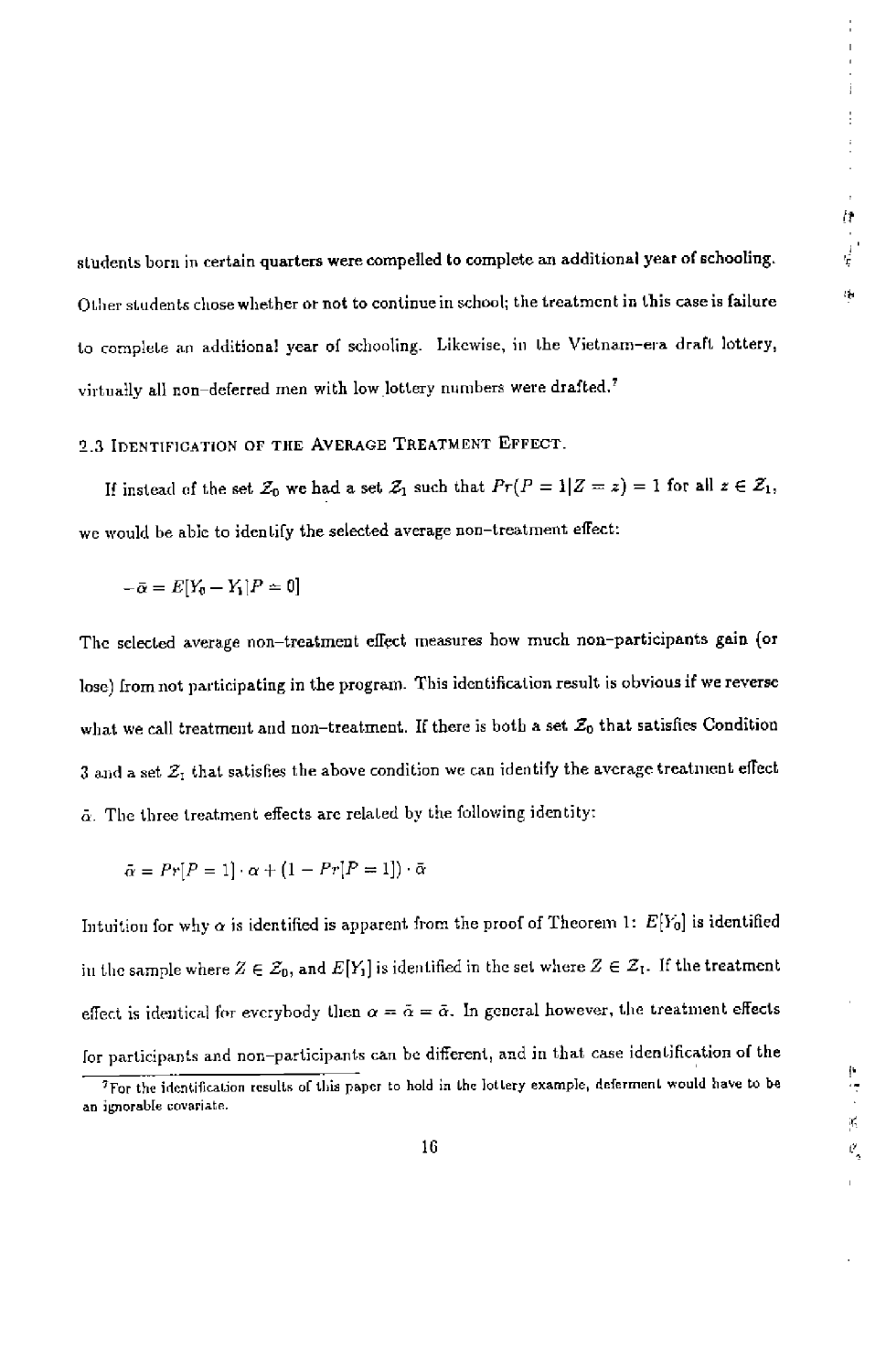average treatment effect (ATE) requires stronger assumptions than does identification of the selected treatment effect (SATE).

3.] EUGIBIL1TY-R4NDOM1ZATION AS AN EXPERIMENTAL DESIGN. Social experiments can be based on the random assignment of eligibility allowing individuals to freely choose whether or not to participate. This is an alternative to experiments where randomization takes place at the later stage where individuals have already expressed a willingness to participate.<sup>8</sup> Let  $D$  be an indicator, equal to I if someone is willing to participate and zero otherwise. Suppose there is some characteristic, indicated by a binary variable, A, where only people with  $A = 1$  are eligible for treatment. In addition, assume that the joint distribution of response  $Y_i$  and willingness to participate  $D$  does not depend on  $A$ . Formally, we can write

 $P=A\cdot D$ 

and

 $\frac{1}{\rho}$ 

à

١W

(6)  $f(Y_i, D|A = 1) = f(Y_i, D|A = 0)$  for  $i = 0, 1$ 

The condition that is required for identification of  $E[Y_1 - Y_0]P = 1$  using Theorem 1 is that  $E[Y_0|A=1] = E[Y_0|A=0]$ . Equation (6) is much stronger than this, but it makes the identification strategy and the difference between the two types of experiments transparent.

<sup>8</sup>An example of this type of design is the National Supported Work Demonstration, analyzed by Lalonde (11185).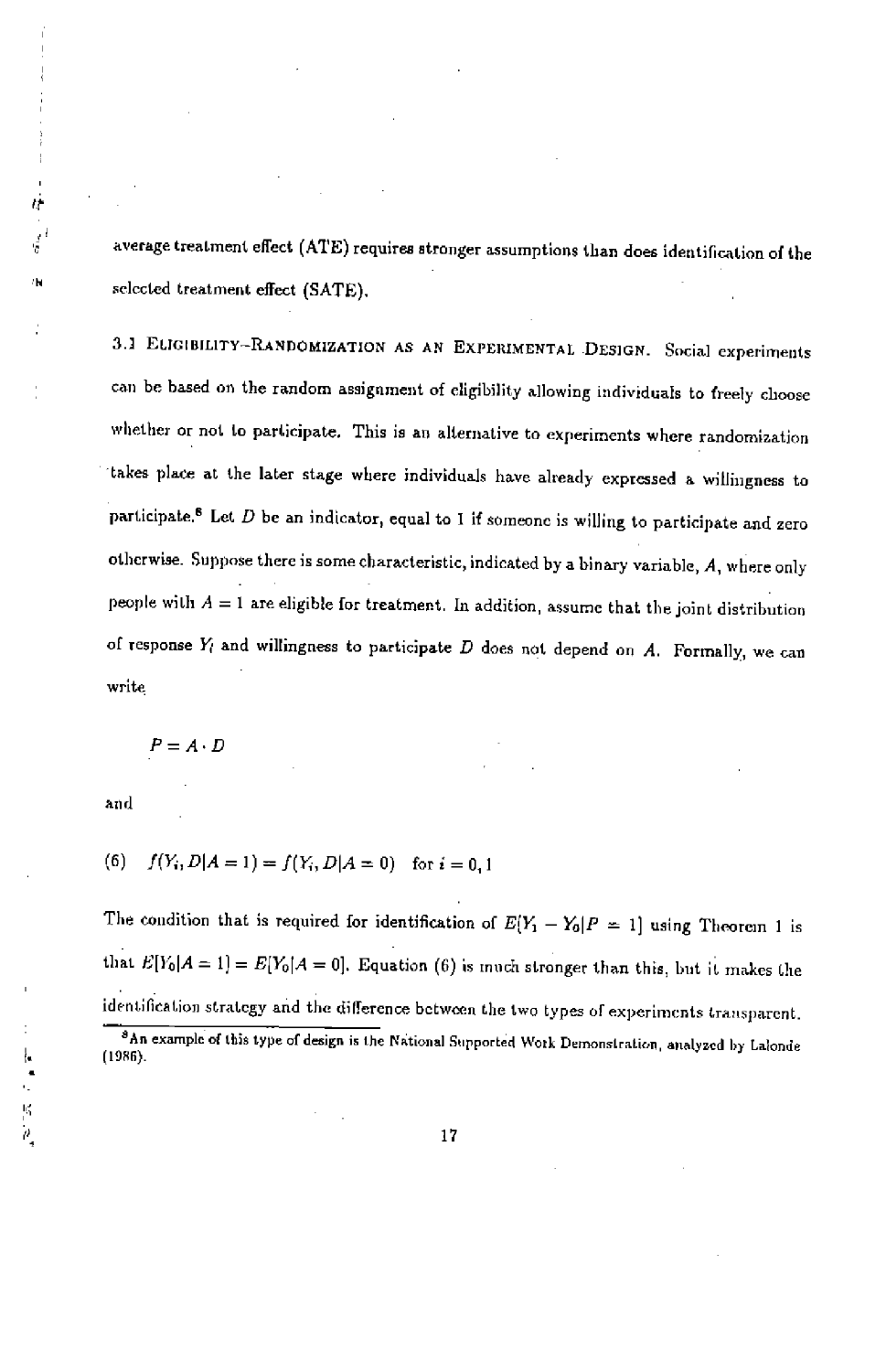A direct consequence of (6) is that  $E[Y_0|A = a] = E[Y_0]$  and therefore A satisfies both conditions 2 and 3 and we can identify the selected average treatment effect

$$
\alpha = E[Y_1 - Y_0 | P = 1] = E[Y_1 - Y_0 | D = 1] = \frac{E[Y|A = 1] - E[Y|A = 0]}{Pr(P = 1|A = 1)}.
$$

The SATE is io this ease the expected treatment effect for all participants if eligibility were to be extended to the entire population, i.e. if  $A = 1$  for all individuals.<sup>9</sup> The combination of the ineligibles and eligible non-participants allows us to identify the distribution of  $Y_0$  for those who are willing to participate;

$$
f(Y_0|D=1) = \frac{1}{Pr(D=1)}f(Y_0|A=0) - \frac{1-Pr(D=1)}{Pr(D=1)}f(Y_0|A=1, P=0),
$$

where  $Pr(D = 1) = Pr(D = 1|A = 1)$  is identified from the proportion of participants among eligibles. One advantage of this type of experiment rather than the randomizing of applicants is that we also observe a number of individuals who do not wish to participate and therefore we can identify the selection effect  $\beta$ .

Harris (1985), Garfinkel, Manski and Michalopoulos (1991) and Moffit (1991) refer to experiments based on site randomization as macroexperiments, in contrast to microexperiments in which individuals within a site are randomly assigned to treatment and control groups. These authors stress that such macroexperiments can potentially identify macro treatment effects that result from interaction between individuals. An important difference

<sup>&</sup>lt;sup>9</sup>Our result differs from that in Heckman (1990b, p. 27) because we compare eligibles and ineligibles whereas Heckman compares participants and ineligibles.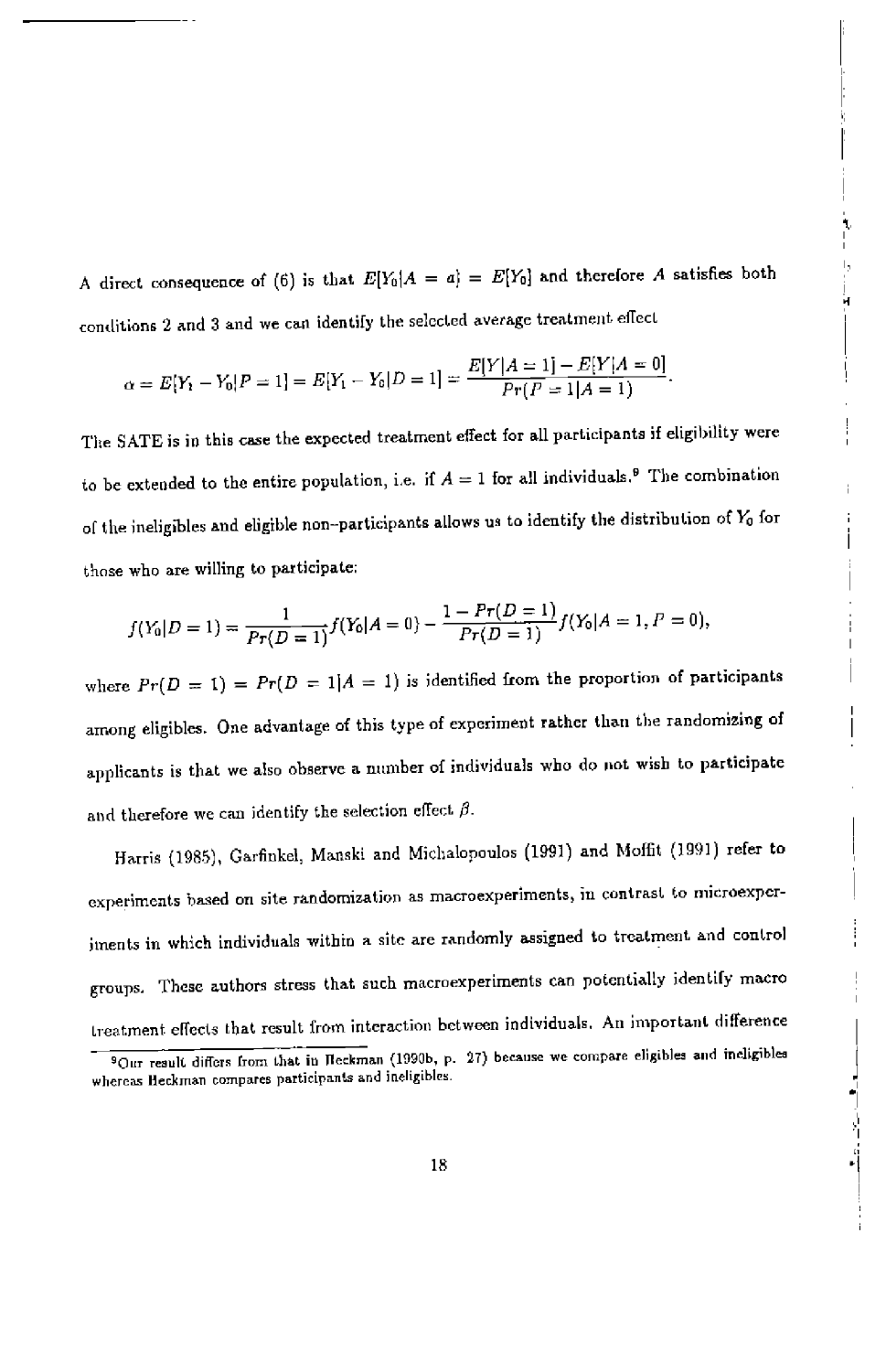between our approach and previous discussion of macro experiments, however, is that we are not arguing for saturation of treatment within cligible sites.<sup>10</sup>

医

A further advantage of an experiment in which eligibility is randomly assigned is that there is no formal application process for subjects who will later be randomized out. The need to deny treatment appears to he major factor in the dissatisfaction of job training centers with randomized assigment (Manski and Garfinkel 1991). Morcoever, in medical research, eligibility randomization does not require that individual physicians deny a treatnient they feel is beneficial (as ocurred in the controversial ECMO Jextracorporeal membrane oxygenation] study of infant mortality; see Royall, [1991]). Instead of randomizing treatment within hospitals, randomly chosen hospitals could have been selected for study, with physicians freely choosing the most appropriate treatment within eligible sites, and data collected on outcomes at all sites. Another issue of interest in medical research is the question of non—compliance in conventional clinical trials. It is clear that as long as eligibility for treatment ("intention-to-treat" in biometric terminology) is randomized, the effect of a binary treatment on participants is identified using Theorem I.

3.2 LINEAR INSTRUMENTAL VARIABLES ESTIMATION. In this section we show that if conditions 2 and 3 are satisfied we can estimate  $\alpha$  in a straightforward manner. First we discuss the case where we observe Y, P and A, an indicator for the event  $Z \notin \mathcal{Z}_0$ . In this

<sup>&</sup>lt;sup>10</sup>The Wisconsin Child Support Demonstration (Garfinkel 1983) follows this basic approach. Treatments in this study srs randomized over Wisconsin counties, sltliough the Focus is on county-level outcomes asd not the individual outcomes captured by SATE as defined here.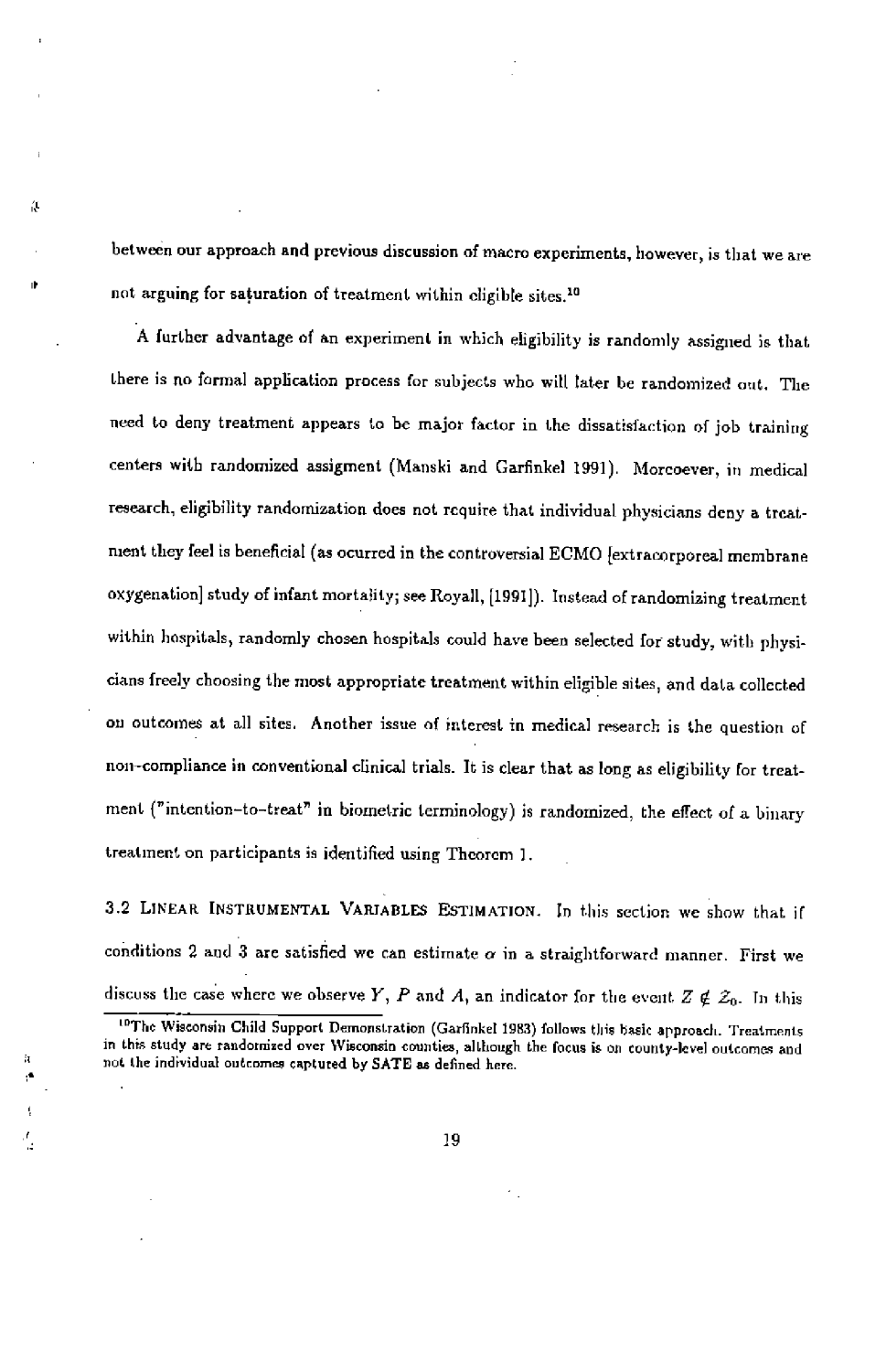case we can estimate  $\alpha$  by linear instrumental variables. Second, we analyze the case where we observe  $Y$ ,  $P$  and  $Z$ . It turns out that this does not necessarily increase the efficiency of our estimate of the treatment effect. Finally we discuss estimation if we do not observe  $A$ itself, but a variable correlated with  $A$ .

The first estimator is a linear instrumental variables estimator. The variable A is an instrument for the endogenous regressor  $P$  because

(7) 
$$
E[Y|A] = E[Y_0] + E[P|A] \cdot E[Y_1 - Y_0|P = 1]
$$

The sample analog of the solution for  $\alpha$  is an estimate of  $Cov(y, A)/Cov(P, A)$ :

$$
\hat{\alpha} = \frac{\bar{Y}_{A=1} - \bar{Y}_{A=0}}{\bar{P}_{A=1}}
$$

where  $\bar{Y}_{A=1}$  and  $\bar{P}_{A=1}$  are sample averages conditional on  $A=1$ .

The question naturally arises whether we can improve on this estimate of the selected average treatment effect if we observe Z as well as A. Using Chamberlain's (1990) approach to semi—parametric efficiency bounds one can show that this is only possible if Z affects the conditional variance of  $Y_0$ :

Theorem 2 If the conditional variance of  $Y_0$ ,  $E[(Y_0 - E[Y_0])^2 | Z = z]$  does not depend on  $z$ , then  $\hat{\alpha}$  is, within the the class of regular estimators that only use the restrictions implied by Conditions 2 and 3, an efficient estimator for  $\alpha$ . If the conditional variance does depend on z, one can obtain a more efficient estimator by replacing  $\bar{Y}_{A=0}$  in the formula for  $\hat{\alpha}$  by an efficient estimator for  $E[Y_0]$  that adapts for the heteroscedasticity.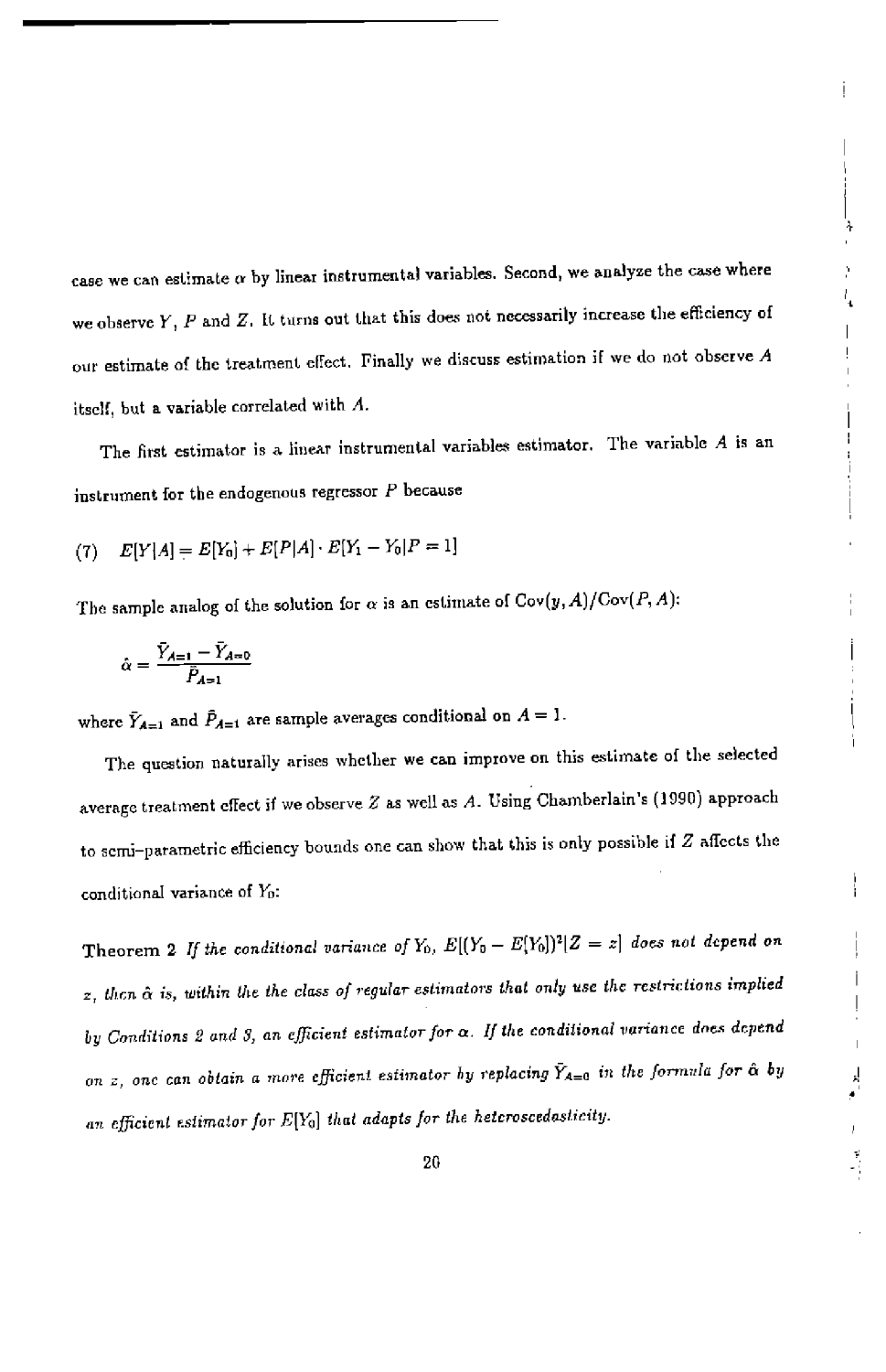Proof: see appendix.

y,

Given A, there is only useful information in Z if  $Y_0$  is conditionally heteroskedastic. However, it is unusual to have a case where one has a convincing argument that  $Z$  does not belong in the conditional mean function, but does belong in the conditional variance function. Therefore, in most cases the instrumental variables estimator based on  $\Lambda$  will be efficient.

Finally, note that if conditions 2 and 3 are satisfied but we do not observe  $A$ , we can still consistently estimate  $\alpha$  if we observe a random variable X satisfying

Condition 4  $E[Y|A, X] = E[Y|A]$   $E[P|A, X] = E[P|A]$ and  $E[P|X=x]$  is a nontrivial function of x,

Condition 4 implies that  $X$  affects mean outcomes and treatment probabilities only through. its effect on eligibility A. In this case we can use X as an instrument instead of A. To see this, note that from (7);

$$
E\{E[Y|A]|X\} = E[Y_0] + E[Y_1 - Y_0]P = 1] \cdot E\{E[P|A]|X\}
$$

which simplifies to

$$
E[Y|X] = E[Y_0] + E[Y_1 - Y_0|P = 1] \cdot E[P|X]
$$

This implies that  $X$  is a valid instrument. It is clear that using both  $X$  and  $A$  as instruments is equivalent to using just A because X does not add any information once A is known. However,  $X$  may be useful if  $A$  is not observed. In the example of the draft lottery, one might envision knowing the week a person was born, but not the exact day. In that case the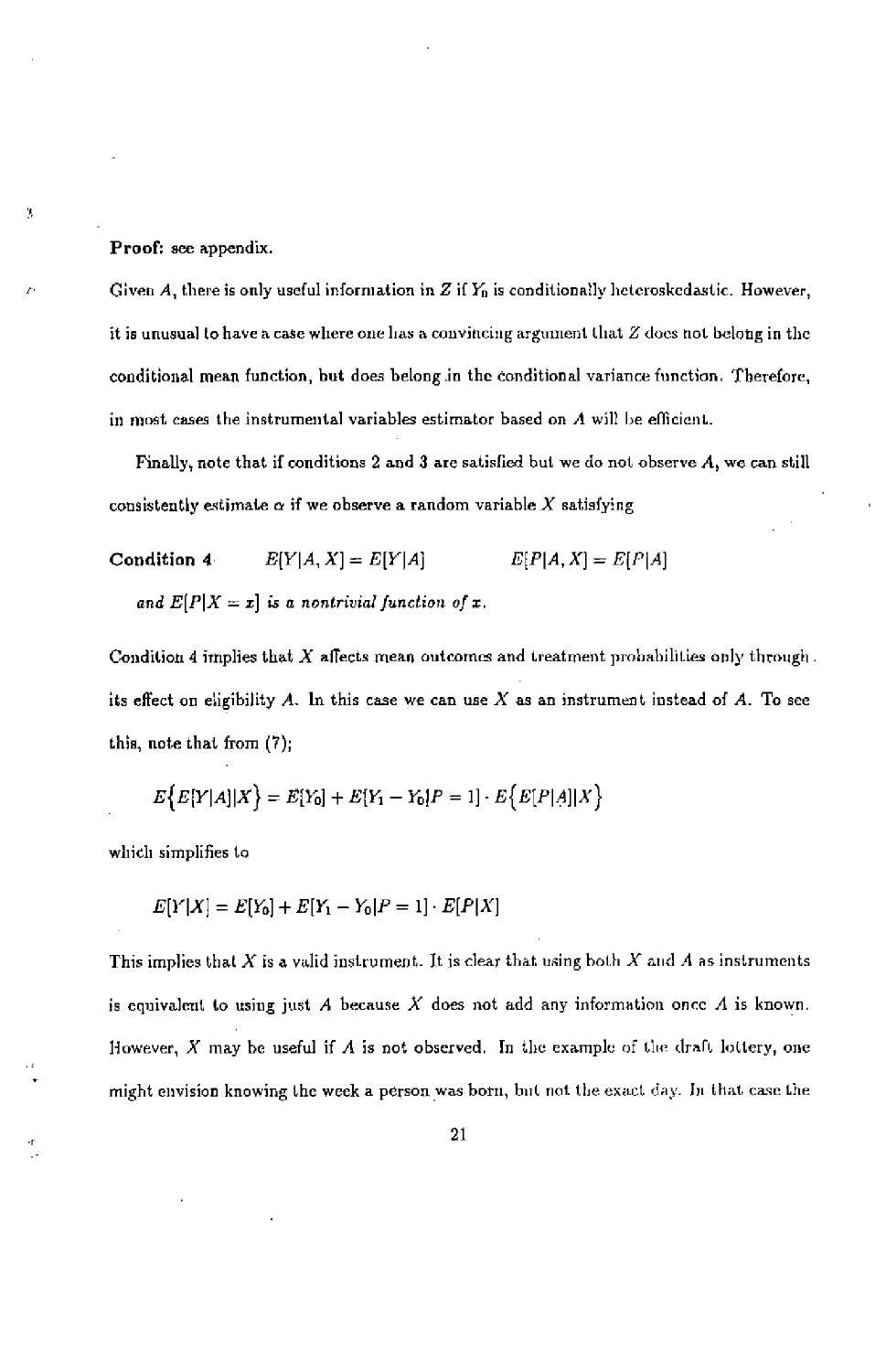week is the inaccurate instrument  $X$  while the actual day on which a person is born would be the accurate instrument A.

4. INFERENCE WHEN THE SELECTED AVERAGE TREATMENT EFFECT IS NOT IDENTIFIED. In this section we discuss what can be learned about treatment effects when Condition 2 is satislied, but not Condition 3. There is no control group of ineligibles, and therefore an essential component of the instrumental variables approach discussed in the previous section is missing. We also assume that 2 is discrete with points of support  $z_1, z_2, \ldots, z_L$ . Let  $p_{x_k} = Pr(P = 1|Z = z_k), \ \alpha_{x_k} = E[Y_1 - Y_0|P = 1, Z = z_k], \ \pi_k = Pr(Z = z_k)$  and  $Q = Pr(P = 1) = \sum \pi_k p_{k_k}$ . In terms of these parameters, the selected average treatment effect is equal to

$$
\alpha = \sum_{k} \frac{\pi_k \cdot p_{\pi_k}}{Q} \cdot \alpha_{\pi_k}
$$

The probability limit of the instrumental variables estimator of the parameter  $\alpha_{\lambda}$  in the equation

$$
Y = E[Y_0] + \alpha_{\lambda} \cdot P + \{[(Y_1 - Y_0) - \alpha_{\lambda}] \cdot P + \varepsilon
$$

where  $\varepsilon = Y_0 - E[Y_0]$  and the term in curly brackets is a compound error term. The instrument vector is  $[1 E[P|Z])$ . This is the optimal instrument when the compound error term is conditionally (on Z) homoskedsstic (Newey [1989)). Define

$$
\lambda_k = \frac{p_{x_k}(p_{x_k} - Q)}{E[p_{x_k}(p_{x_k} - Q)]}
$$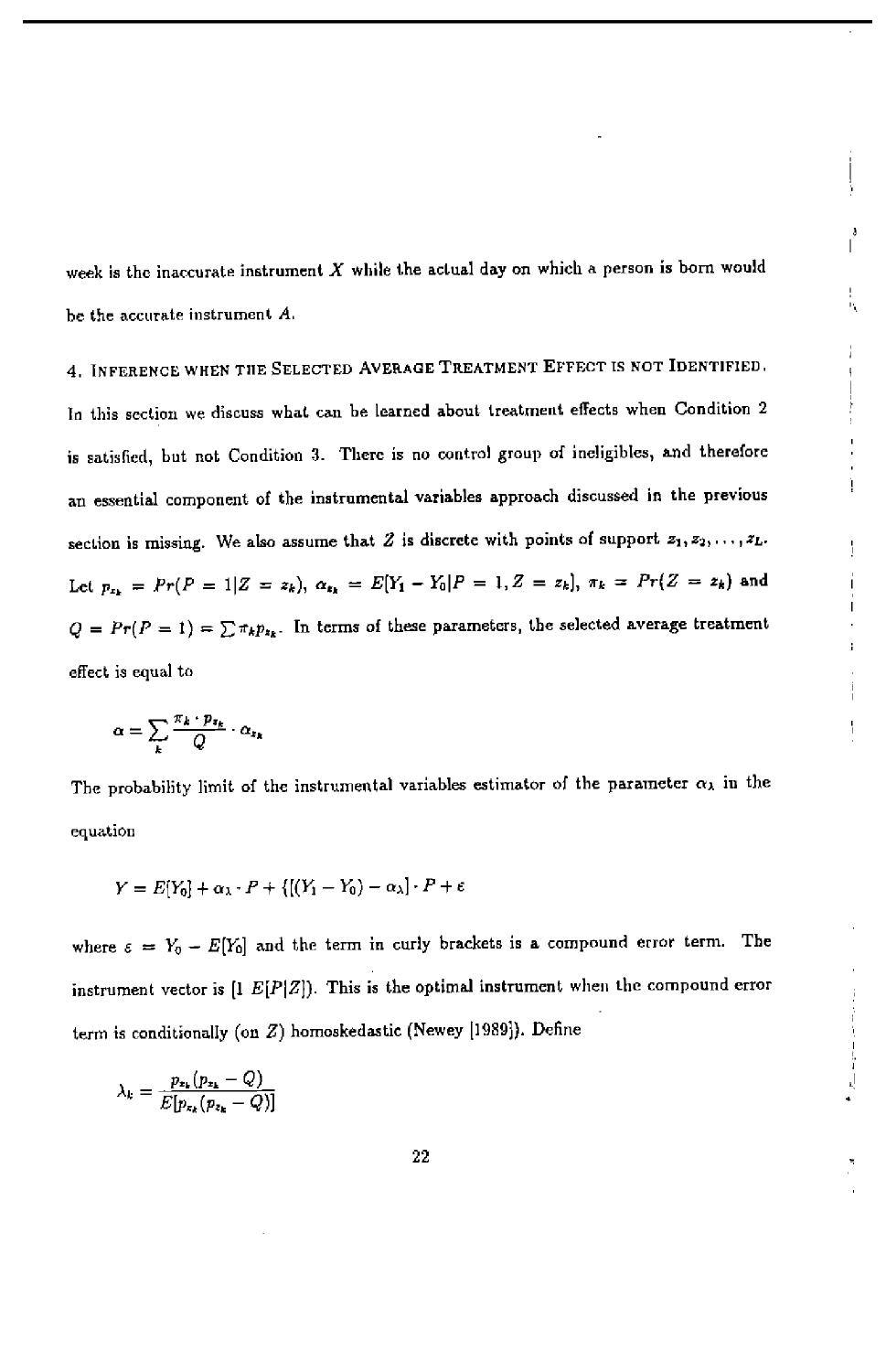and

$$
\lambda = \frac{E[p_{x_k}^2]}{E[p_{x_k}(p_{x_k} - Q)]} > 1
$$

The  $\lambda_k$  are weights that have expectation equal to one, but they can be negative. Note that

$$
E[Y|Z=z_k]=E[Y_0]+\alpha_{z_k}\cdot p_{z_k}
$$

Then we have:

Result 3 The instrumental variables estimator for  $\alpha$  using  $Z$  as an instrument for  $P$  has probability limit

$$
\alpha_{\lambda} = E[\lambda_k \cdot \alpha_{z_k}] = \lambda \cdot \alpha_0 + (1 - \lambda) \cdot \alpha
$$

where

$$
\alpha_0 = E \frac{p_{x_k}^2}{E(p_{x_k}^2)} \alpha_{x_k}
$$

**Proof:** The first part follows directly from the expression for  $E[Y|Z = z_k]$  and the definitions for  $\alpha_{z_k}$  and  $\lambda_k$ . To see the second part, write:

$$
\begin{split} &\frac{1}{1-\lambda}\cdot[\alpha_{\lambda}-\lambda\alpha_{0}] \\ &=\frac{1}{1-\lambda}\big[\frac{E[p_{x_{k}}(p_{x_{k}}-Q)\alpha_{z_{k}}]}{E[p_{x_{k}}(p_{x_{k}}-Q)]}-\frac{E[p_{x_{k}}^{2}]}{E[p_{x_{k}}(p_{x_{k}}-Q)]}\cdot\frac{E[p_{x_{k}}^{2}]}{E[p_{x_{k}}^{2}]} \alpha_{z_{k}}\big] \end{split}
$$

which simplifies to  $E[p_{x_k}/Q]$  which is equal to  $\alpha$ . QED.

 $\alpha_0$  is a weighted average treatment effect, with weights proportional to  $p_{x_k}^2$ . If the treatment effect is constant, then both  $\alpha_0$  and  $\alpha_\lambda$  coincide with the selected average treatment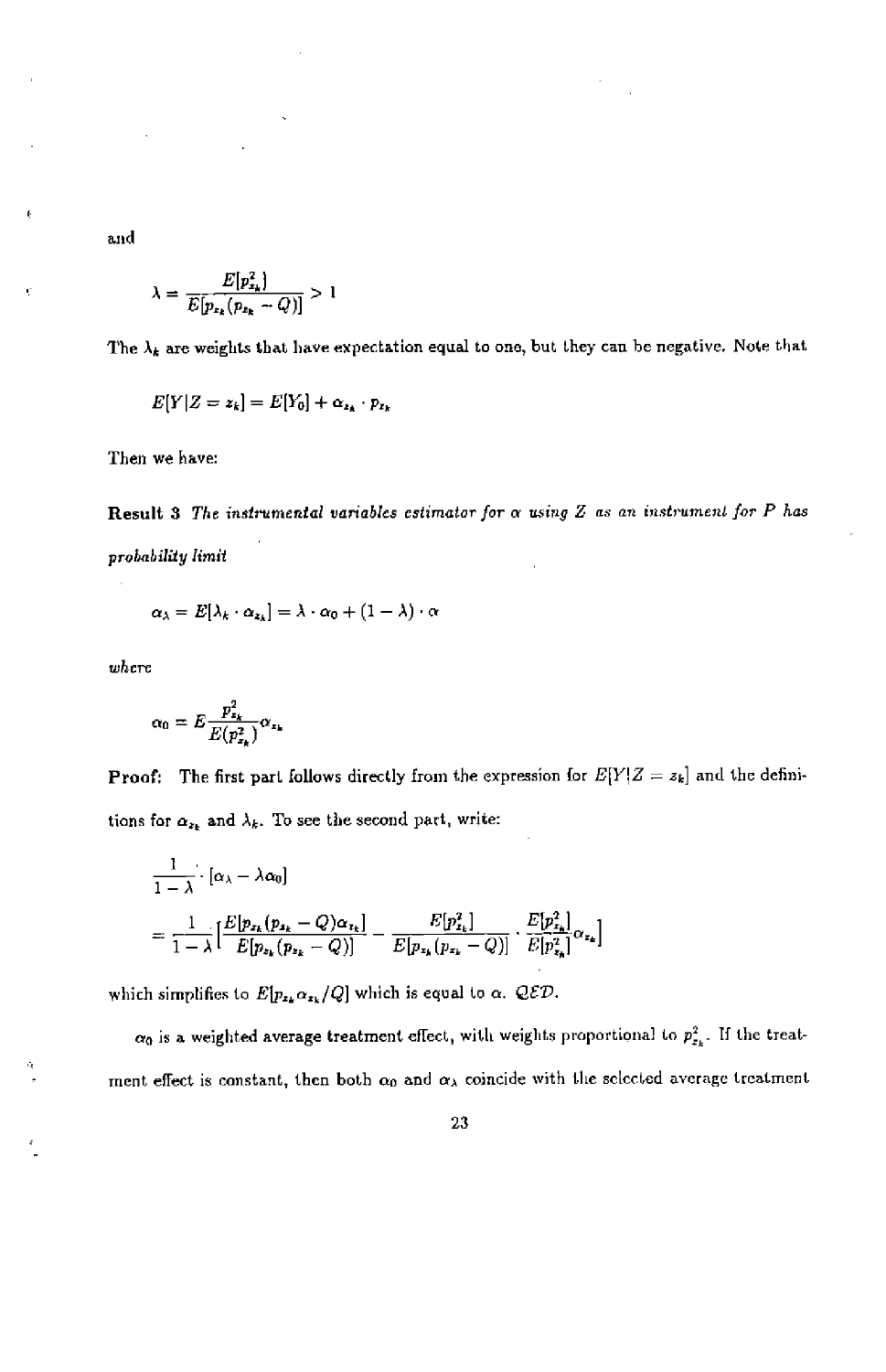effect  $\alpha$ . Therefore if we are prepared to bound the treatment effect heterogeneity<sup>11</sup>, we can calculate bounds for the selected average treatment effect as follows: Note that  $\lambda$  in the above result is estimable from the data.<sup>12</sup> Define  $c = \alpha_0/\alpha$ . In terms of c and  $\lambda$  the bias of the IV estimator is;

$$
\frac{\alpha}{\alpha_{\lambda}} = \frac{1}{\lambda \cdot c + (1 - \lambda)}
$$

Given a choice of c, the bound is estimable.

An alternative to bounding the treatment effect heterogeneity is the approach in Imhens and Angrist (1991) where restrictions on the way in which the instrument  $Z$  affects participation is employed to identify a local average treatment effect.

5. Conclusion. The SATE measures the average difference between the outcomes of program participants and what participants' outcomes would have been had they not been treated. When some individuals or groupe are ineligible to participate in a program, and eligibility does not affect outcomes for other reasons, the SATE is identified using a simple instrumental variables estimator. This estimator wiil usually be efficiont — it makes full use of the identifying information provided by program eligibility rules.

The possibility of ideotification through eligibility rules is established using the same logic as recent arguments for identification based on the existence of a set of covariates for which the probability of treatment approaches zero in the limit. The source of identifying

<sup>&</sup>lt;sup>11</sup>This is an alternative to bounds on the response variable itself, which is analyzed as in the context of selection models in Maaski (1991b)

 $12$ In Angrist and Krueger (1990)  $\lambda$  is estimated to be about 2.5 for the relation between quarter of birth. and high school graduation.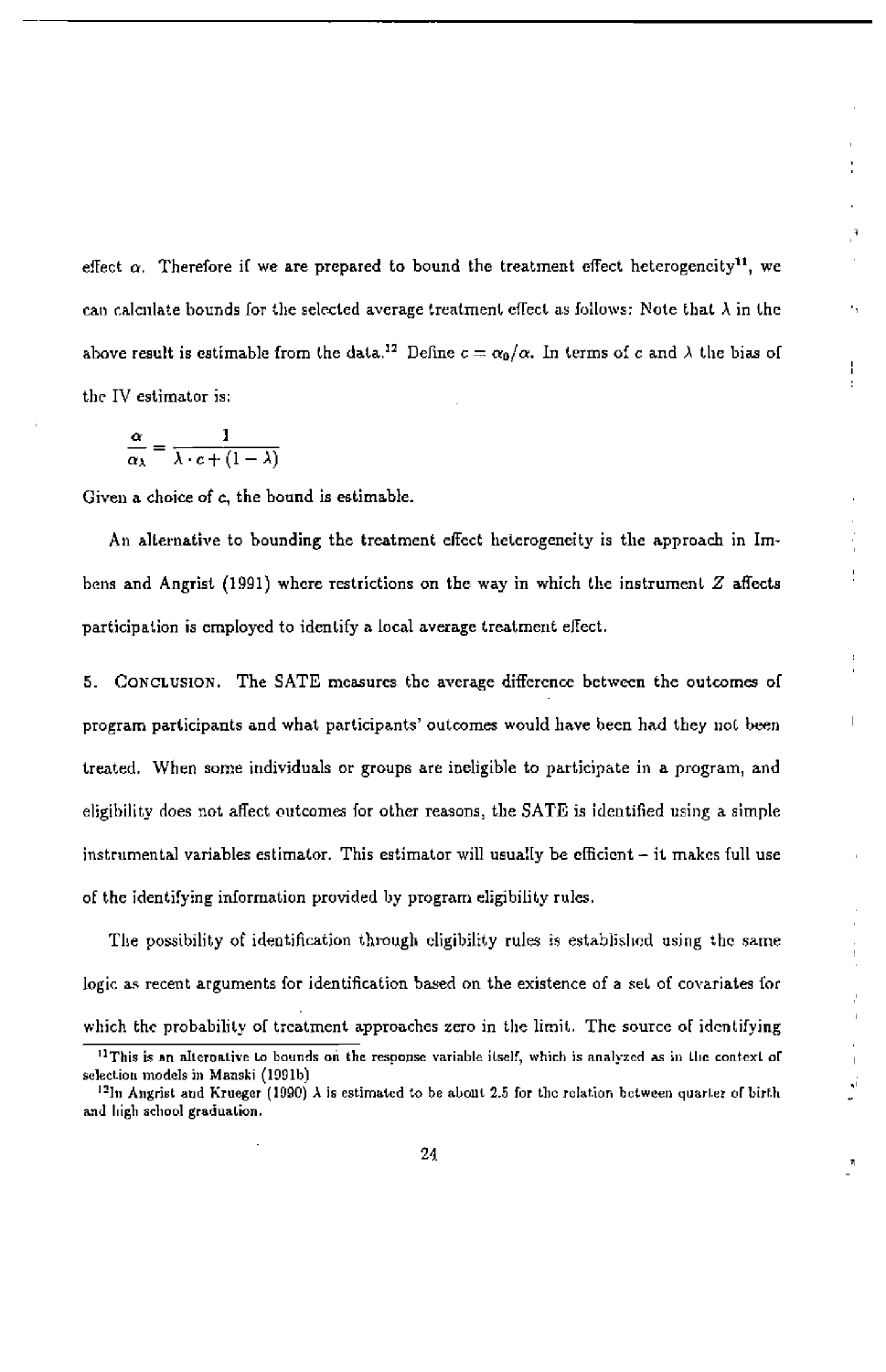information is different, however, and likely to he more credible than identification through latent index models of individual behavior. Program rules are a matter of public record, and observed data can be used to verify enforcement of the rules. identification through eligibility rules may also provide a good forecast of future program effects under the same rules. Another attractive feature of this approach is that no eligible participant need be denied treatment in experimental designs based on this principle.

#### Appendix

**Proof of Theorem 2:** The selected average treatment effect  $\alpha$  is equal to  $(E[Y|A =$  $1] - E[Y|A = 0]/(Pr(P = 1|A = 1)).$  An efficient estimator can therefore be obtained by substituting efficient estimators for  $E[Y|A=1]$ ,  $E[Y|A=0]$  and  $Pr(P=1|A=1)$  in this formula. We will show that

1)  $\hat{Y}_{A=1}$  is an efficient estimator for  $E[Y|A=1]$ ,

2)  $\bar{P}_{A=1}$  is an efficient estimator for  $Pr(P=1|A=1)$ ,

3)  $\hat{Y}_{A=0}$  is an efficient estimator for  $E[Y|A=0]$  if the conditional variance of  $Y_0$  given Z does not depend on Z.

There are two steps. First we show that the model can be characterized by a finite onniher of conditional moment restrictions. Second we show that given those monsent restrictions the three estimators are efficient.

The model implies the following conditional moment restrictions: If  $A = 0$  then

 $E[Y - \theta | Z] = 0$   $E[P|Z] = 0$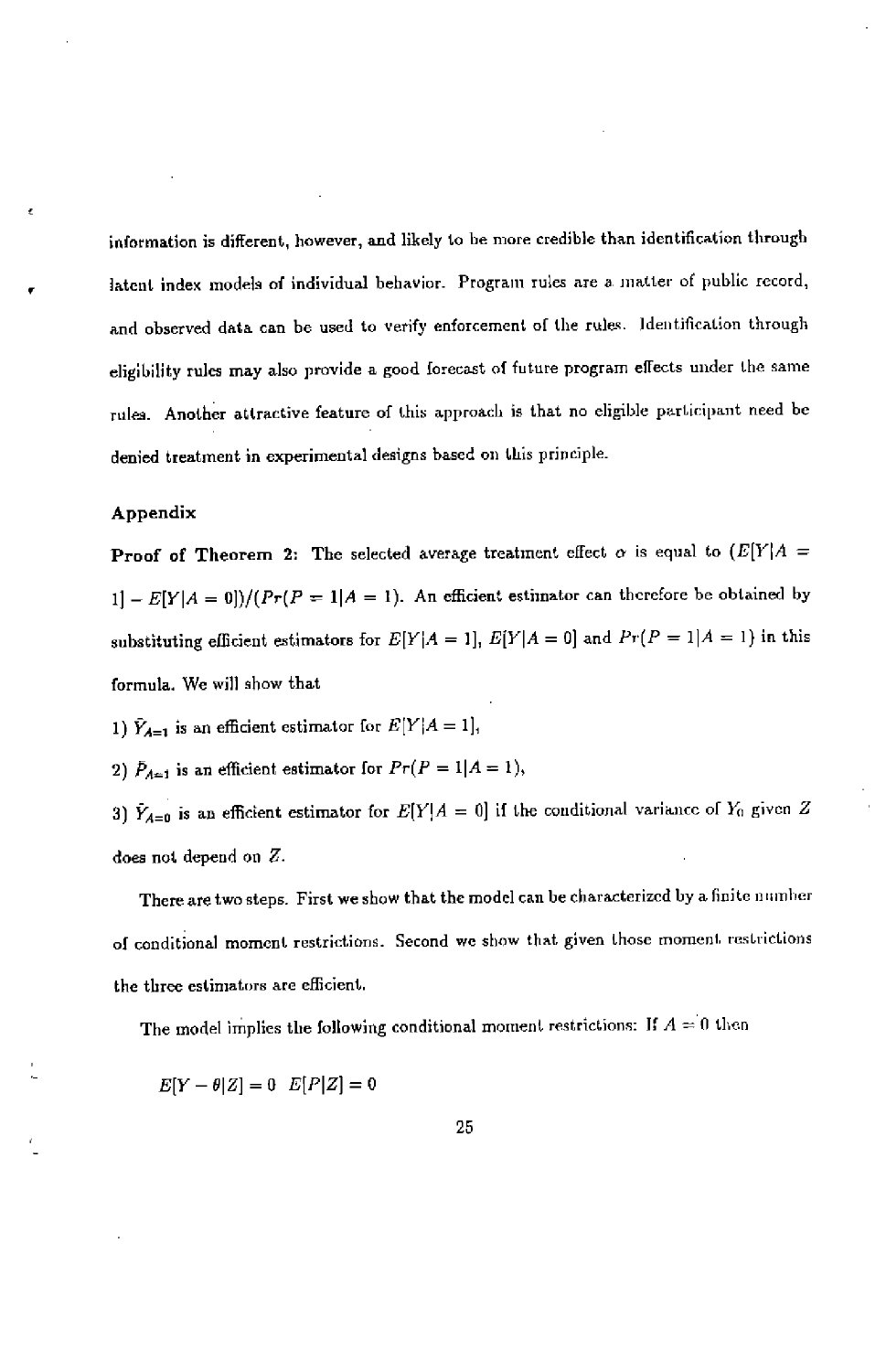If  $A = 1$  then

 $E[P - h_1(Z)|Z] = 0$   $E[Y - h_2(Z)|Z] = 0$ 

The model does not imply any other restrictions. It is essential to show this before proving efficiency using the Chamberlain bounds The argument goes as follows. Suppose we have a datagenerating process for  $(Y, Z, P)$  with P binary, satisfying the moment conditions. Then we can always construct a model that satisfies  $(1)$  and  $(2)$  as follows:

$$
E[Y_0|Z] = \theta
$$

Choose any non-constant function for  $E[Y_0|Z, P = 0]$ , let

$$
E[Y_0|Z, P = 1] = \{ \theta - (1 - h_1(Z))E[Y_0|Z, P = 0] \} / h_1(Z)
$$

and then we complete the model by choosing for all  $Z \notin \mathcal{Z}_0$ 

$$
E[Y_1|Z, P = 1] = \{h_2(Z) - \theta + h_1(Z) \cdot E[Y_0|Z, P = 1]\}/h_1(Z)
$$

This constructed model satisfies  $E[Y_0|Z] = 0$  for all Z. For this construction it is essential to have  $h_1(Z) > 0$  which is true when  $A = 1$  by definition.

Given that the model is fully characterized by the conditional moments, it is straightforward to derive the bounds for the three quantities of interest:  $E[h_1(Z)], E[h_2(Z)]$  and  $\theta$ . The formulas in Chamberlain (1990, p 7) can be applied and simplified directly. First  $\theta$ . Given a set of  $N_0$  observations with  $A = 0$ , the bound on the variance of  $\sqrt{N_0}(\hat{\theta} - \theta^*)$  is

$$
\Big\{E\Big[\frac{1}{E[(Y_0-\theta^{\bullet})^2|Z]}\Big]\Big\}^{-1}
$$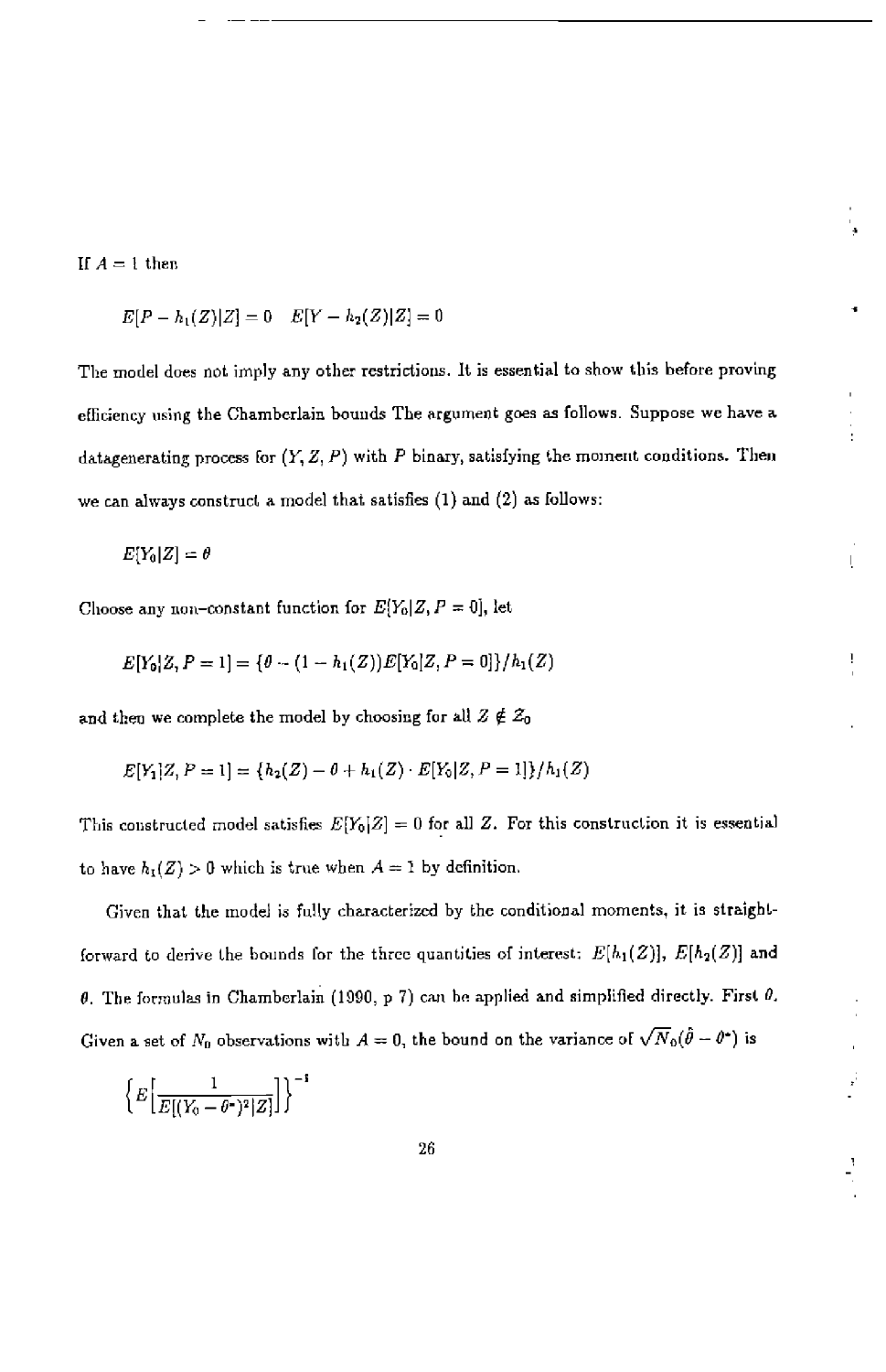This simplifies to  $E[(Y_0 - \theta^*)^2]$  if there is no heteroskedasticity. The variance of  $\sqrt{N}_0(\bar{Y}_{A=0} \theta$ ) is  $E[(Y_0 - \theta^*)^2]$ . Therefore  $\tilde{Y}_{A=0}$  is efficient if there is no heteroskedasticity. In exactly the same way we look at the variance bound for  $E[h_1(Z)]$  and  $E[h_2(Z)]$  given a set of  $N_1$ observations with  $A = 1$ . In both cases the variance is equal to the variance of the average. In other words,  $\bar Y_{A=1}$  and  $\bar P_{A=1}$  are efficient estimators.

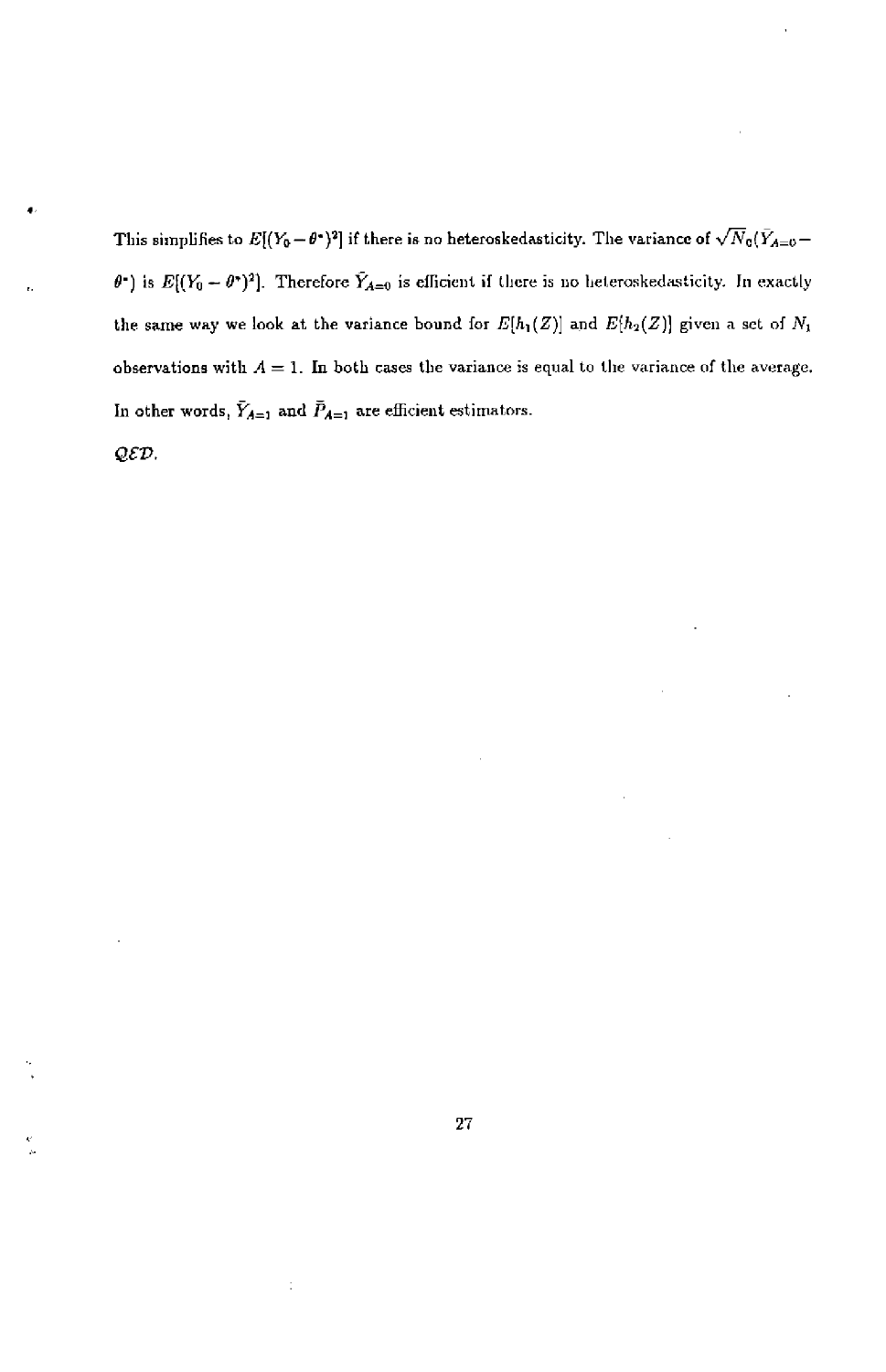### REFERENCES

- ANGRIST, 3D., (1090). "Lifetime Earnings and the Vietnam Era Draft Lottery: Evidence from Social Security Administrative Records," American Economic Review, June 1990.
- ANGRIST, J.D., (1991). "Linear Instrumental variables Estimation of Average Treatment Effects in Nonlinear Models," Harvard Institute for Economic Research Discussion Paper No. 1542, March 1991.
- AND A. KRUEGER, (1991b), "Does compulsory school attendance affect schooling and earnings" Harvard Institute of Economic Research Discussion paper No. 1475, March.
- BARNOW, B., CAIN, G., AND A. GOLDBERGER, (1981), "Selection on Observables." Evaluation Studies Review Annals, 5, 43-59, Bev Hills, Sage
- CENTER FOR DRUG EVALUATION AND RESEARCH, (1988), "Cuidline for the Format and Content of the Clinical and Statistical Sections of a New Drug Application", Food and Drog Administration, Department of Health and Human Services, Washington, D.C.: US—CPO,
- CIIAMBERLAIN,  $G_{11}$  (1986), "Asymptotic efficiency in semi-parametric models with censoring", feurnal of Econometrics, 32; 189—218.
- -, (1990), "Efficiency Bounds for Semi-Parametric Regression", Harvard Institute of Economic Research Discussion Paper, No. 1494, June.
- ERROR, B., AND D. FELDMAN, (1991), "Cempliance as an Explanatory variable in Clinical Trials," Journal of the American Statistical Association 86 (March 1991), 9-17.

FERNANDEZ, R. L., (1982), "Enlistment Effects and Policy lmplicatioos of the Educational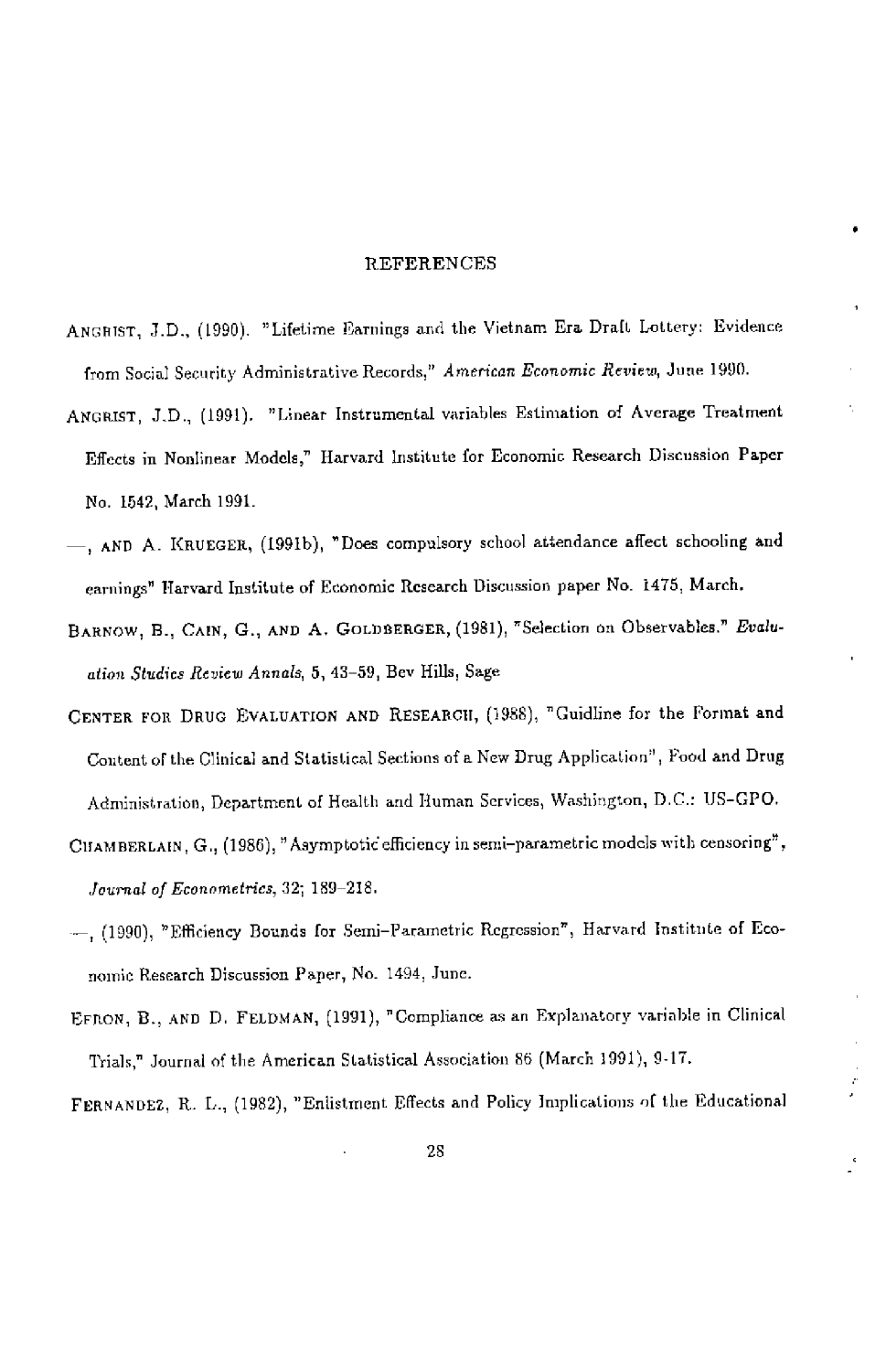Assistance Test Program," Santa Monica: Rand Corporation.

FISHER, R. A. (1935), "The Design of Experiments", Edinburgh: Oliver and Boyd.

- GARFINKEL, I., (1983), Evaluation Design for Cluld Support Demonstration, University of Wisconsin Institute for Research on Poverty, Discussion Paper 714-52.
- GARFINKEL, I., C. MANSKT AND C. MICIIALOPOULOS, (1990), "Micro Experiments and Macro Effects", University of Wisconsin Insitute for Research on Poverty", Discussioo Paper, 922-90.
- GRONAV, (1974), "Wage Comparisons A Selectivity Bias", Journal of Political Economy, 82: 1119—43.
- HAM, J.C. AND R.J. LALONDE, (1990), "Using Social Experiments to Estimate the Effect of Training on Transition Rates," in Panel Data and Labor Market Studies, edited by J. Hartog, G. Ridder, and J. Theenwes, Amsterdam: North- Holland.
- HARRIS, 3. E., (1985), "Macroexperimcnts versus Microcxperiments for Health Policy", in: Social Experimentation, edited by J. A. Hausman and D. A. Wise, Chicago, University of Chicago Press.
- HECKMAN, J. J., (1976), "The common structure of statistical models of truncation and censoring," Annals of Economic and Social Meaurement, 5:475-492.
- —, (1979), "Sample Selection Bias as a Specification Error", Econometrice, 47(1);153—161.
- —, (1990a), "Varieties of Selection Bias," American Economic Review, 80(2) : 313-318.
- (I990b), "Randomization and Social Pohcy Evaluation", inimen, Chicago University, Novern-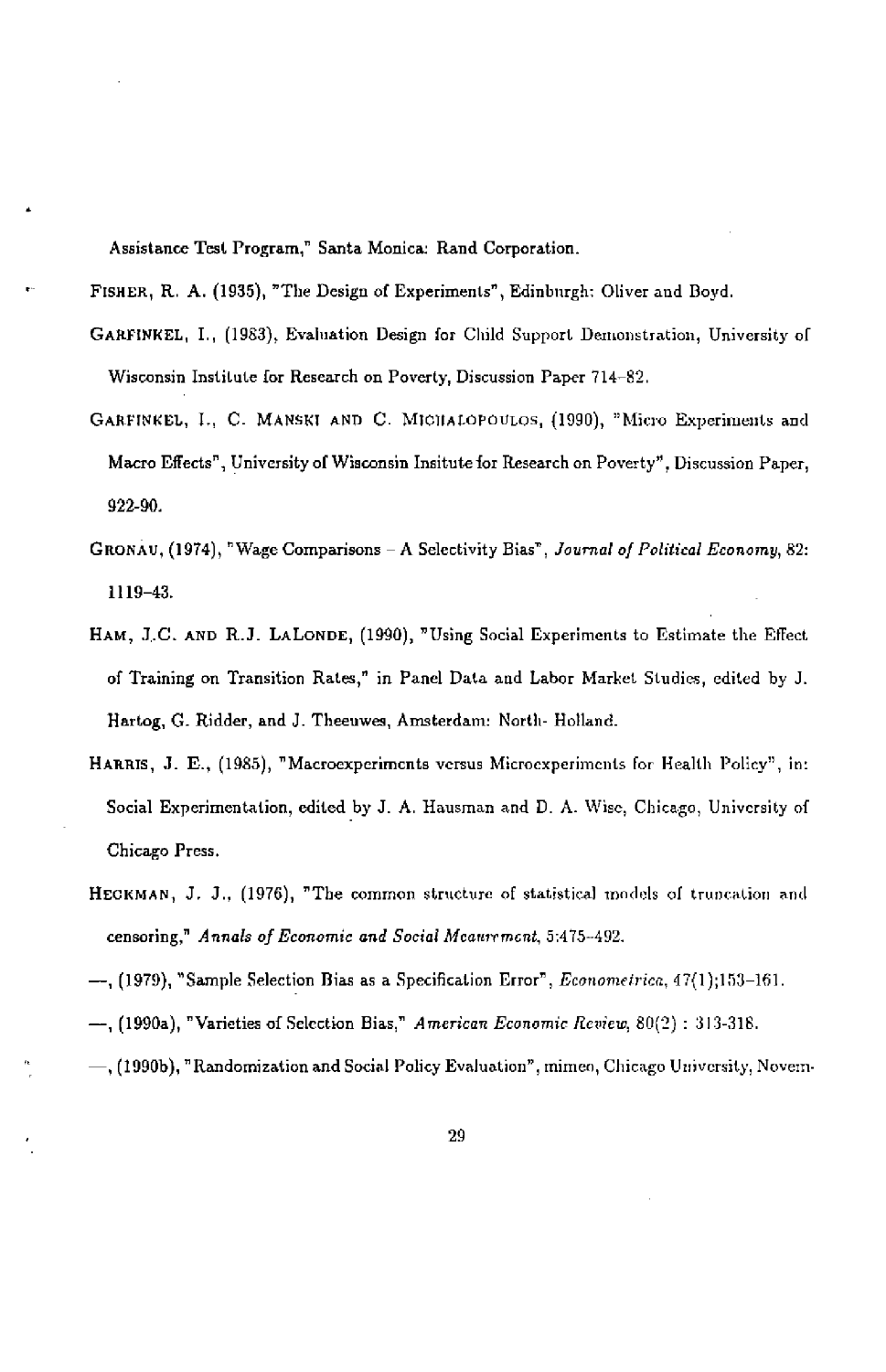ber 1990

- -, AND BO HONORÉ, (1989), "The Empirical Content of the Roy Model," Econometrica, (September 1990).
- $-$ , AND J. HOTZ (1989), "Choosing Among Alternative Nonexperimental Methods for Estimating the Impact of Social programs: The Case of Manpower Training," Journal of the Am erican Statistical Association, 84 (December 1989), 862-874.
- $-$ , AND R. ROBB, (1985), "Alternative Methods for Evaluating the Impact of Interventions," in 3. Heckman and B. Singer, eds., Longitudinal Aoalyeis of Labor Market Data, New York: Cambridge University Press.
- HOTZ, 3., (1991), "Recent Experience in Designing Evaluations of Social Programs: The Case of the National JPTA Study", in: Evaluating Welfare and Training Programs, edited by Manski and Garfiokel, Cambridge: Harvard University Press, forthcoming.
- IMBENS, G., AND J. D. ANGRIST, (1991), "Identification and Estimation of Local Average Treatment Effects", Department of Economics, Harvard University.
- LALONDE, R. 3., (1986), " Evaluating the Econometric Evaluations of Training Programs Using Experimental Data," American Economic Review 76(4): 602-620.
- MANSKI, C. F., (1990a), "Nonparametric Bounds on Treatment Effect", American Economic Review, 80(2), 319—323.
- MANSEI, C. F., (1990h), "The Selection Problem," University of Wisconsin, Social Systems Research Institute Working paper 9012, September.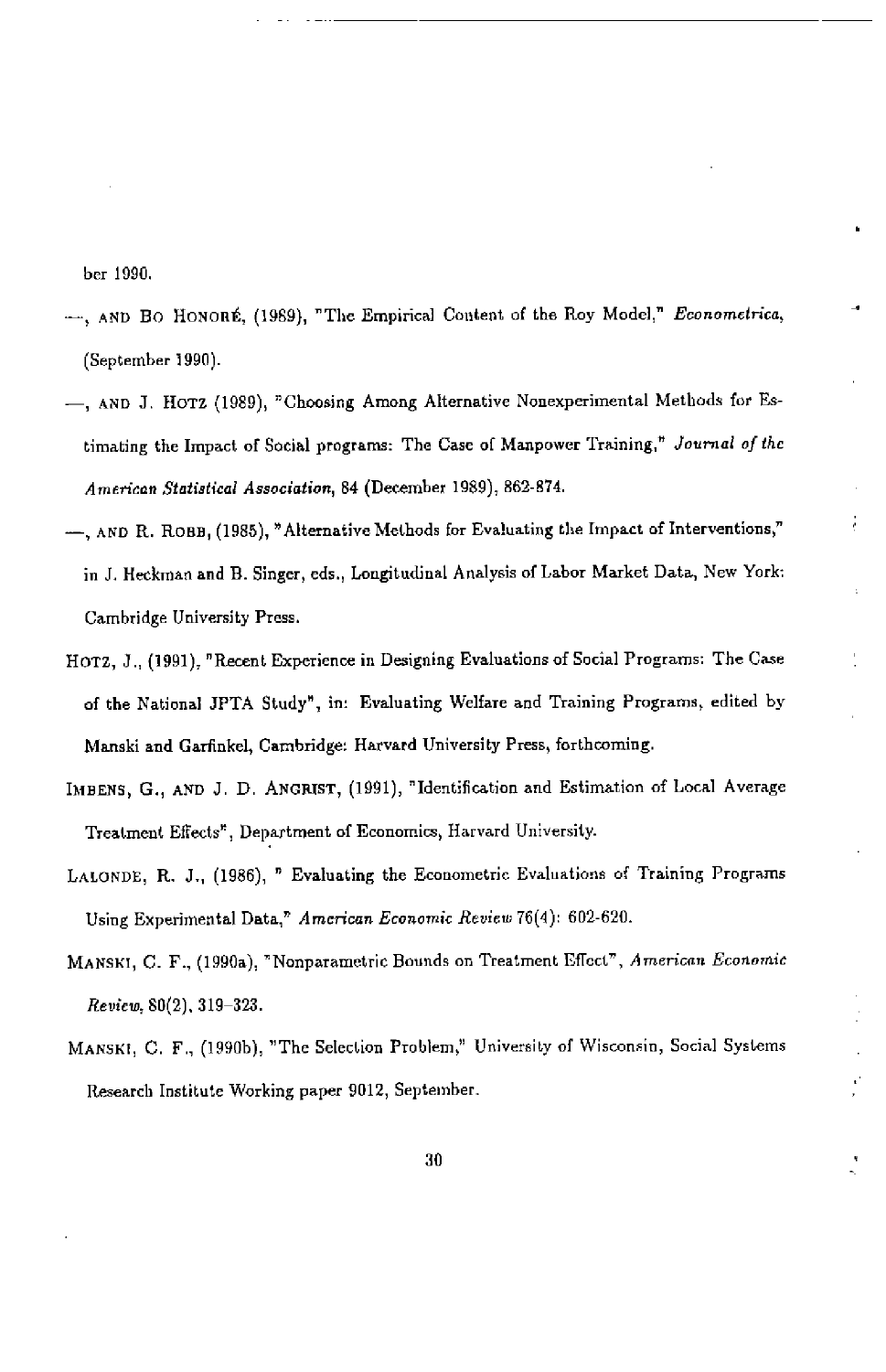- —, AND IRWIN GARFINNEL, (1991), Evaluating Wellare and Training Programs, edited by Manski and Garfinkel, Cambridge: Harvard university Press, forthcoming.
- MOFFIT, R. (1991a), "Program Evaluation with Non-Experimental Data", forthcoming in Evaluation Review.
- —, (1991b), "Evaluation Methods for Program Entry Effects", in; Evaluating Welfare and Training Programs, edited by Manski and Garfinkel, Cambridge; Harvard University Press, forthcoming.
- NEWEY, W., (1989), "Efficient Instrumental Variables Estimation of Nonlinear Models", Princeton University Econometric Research Memorandum No 341.
- PERMUTT, THOMAS AND J. RICHARD HEBEL, (1989), "Simultaneous-Equation Estimation in a Clinical Trial of the Effect of Smoking on Birth Weight," Biometrics, 45 (June): 619-622.
- ROBINS, JAMES M. (1989), "The Analysis of Randomized and Non-Randomized AIDS Treatment Trials Using a New Approach to Causal Infcrcnce in Longitudinal Studies," Health Service Research Methodology! A Focus on AIDS, edited by L. Sechrest, H. Freeman, and A. Bailey, NCHSR, U.S. Public Health Service.
- ROSENBAUM, P.R. AND D.B. RUBIN, (1983), "Assessing Sensitivity to an Unobserved Binary Covariate in an Observational Study with Binary Outcome," Journal of the Royal Statistical Society Series B, 45(2); 212-218.
- ROYALL, M., (1991), "Ethics and Statistics in Randomized Clinical Trials", Statistical Science, 6(1); 52—88.